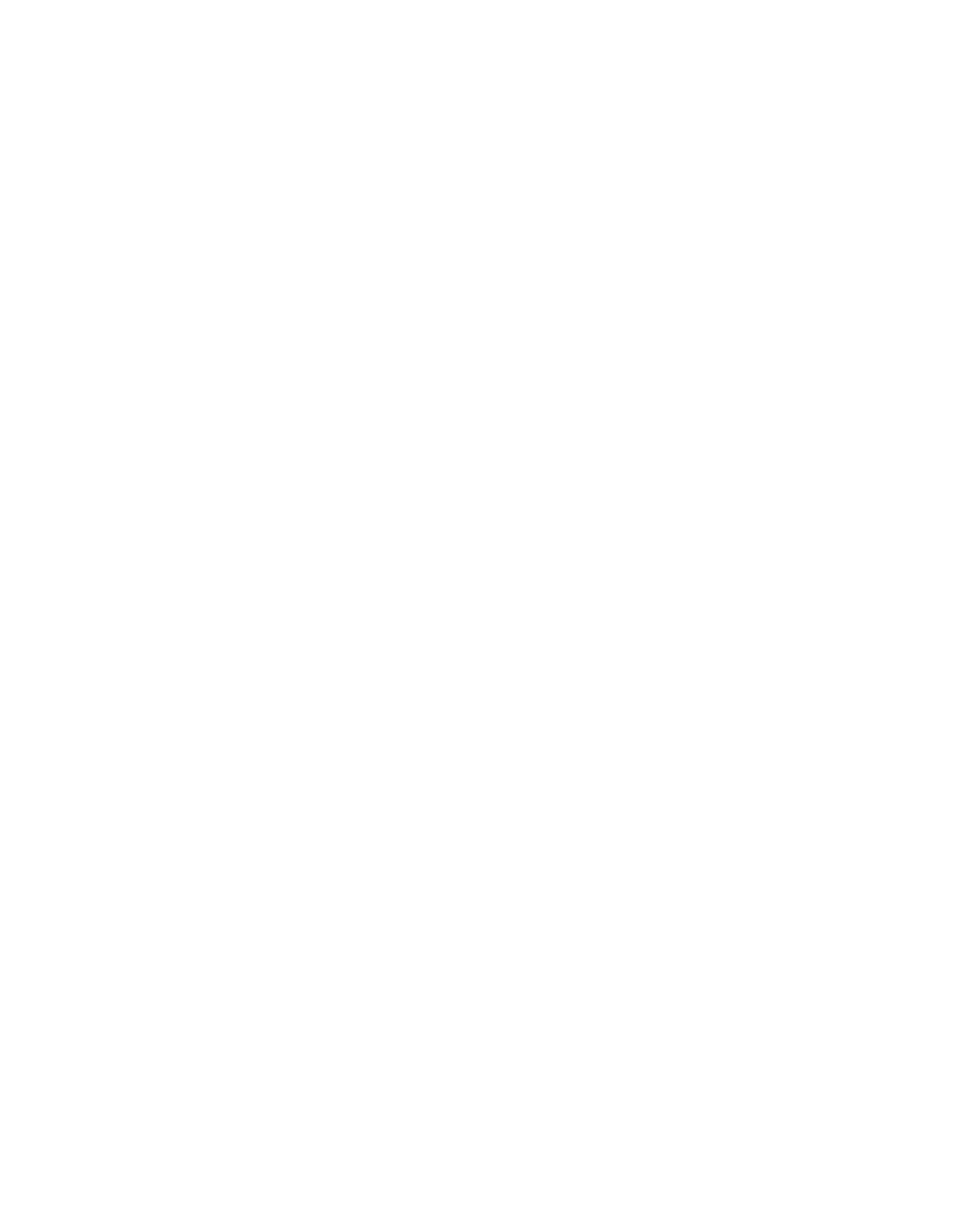## **TABLE OF CONTENTS**

| Drive Unit Models MD06PD, MD09PD, MD12PD - Exploded View and Specifications 14 |  |
|--------------------------------------------------------------------------------|--|
| Drive Unit Models MD14PD, MD18PD - Exploded View and Specifications 15         |  |
|                                                                                |  |
|                                                                                |  |
|                                                                                |  |
|                                                                                |  |
|                                                                                |  |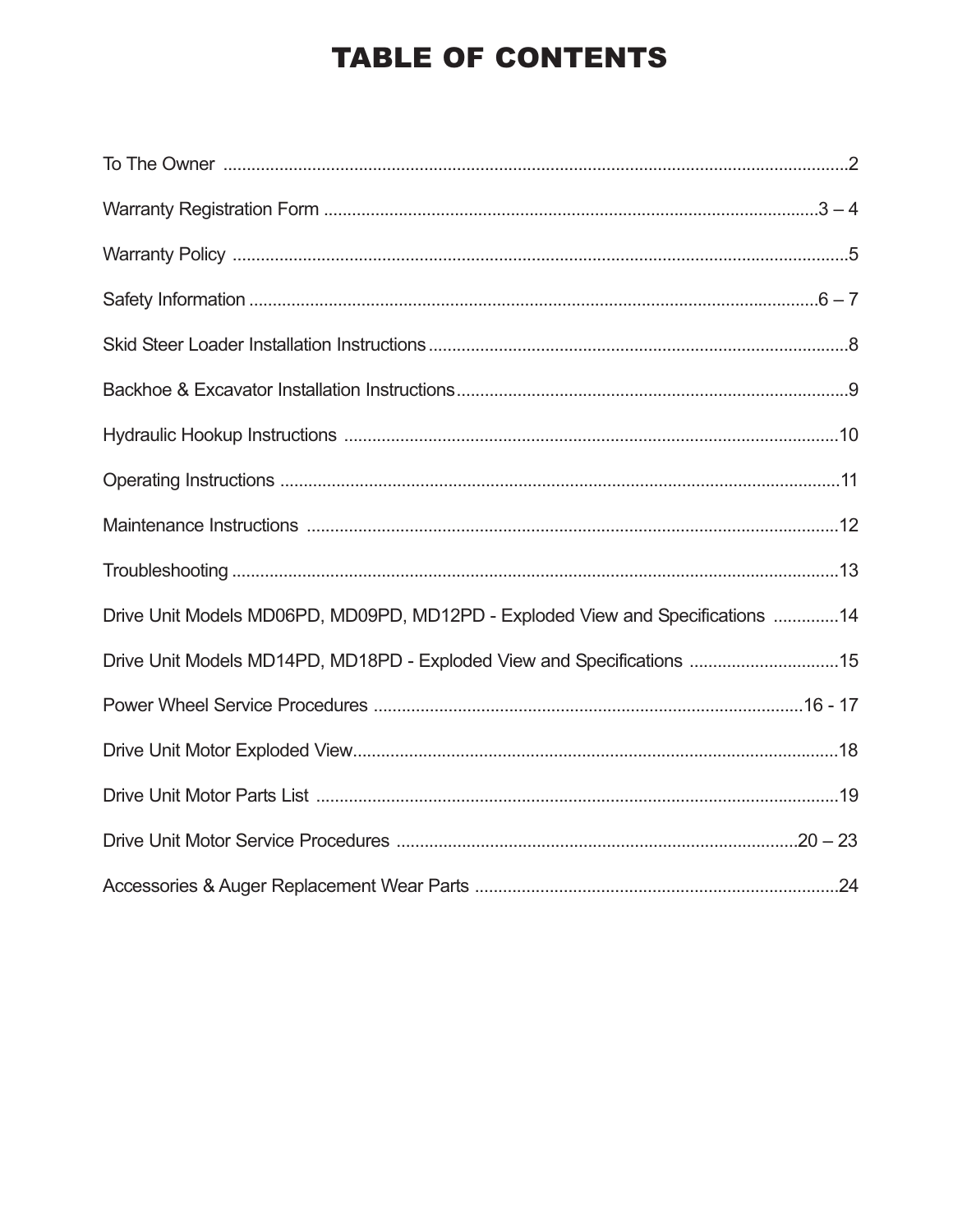## *Congratulations on the purchase of your PREMIER Hydraulic Earth Auger Attachment.*

You have invested in a quality piece of equipment backed by people with years of experience. But only by proper installation, operation, and maintenance can you expect to receive the dependable performance and long life for which the earth auger was designed.

This operator's manual contains information regarding the installation, operation, safe use, and maintenance of your Premier Hydraulic Earth Auger Attachment. *Please be sure all operators study this manual carefully and keep it on file for future reference.*

After reading this manual, if you have any questions about your Premier Hydraulic Earth Auger Attachment please contact us immediately as follows:

|         | <b>Toll Free:</b> (866) 458-0008 |
|---------|----------------------------------|
| Local:  | $(260)$ 456-8518                 |
| Fax:    | $(260)$ 456-6868                 |
| Web:    | www.premierauger.com             |
| E-Mail: | contact@premierauger.com         |

Premier Auger strives to provide superior products and the highest level of customer service. If you have any suggestions on how we can improve for the future, we would appreciate hearing from you.

*Thank you for putting your trust in PREMIER.*

## PREMIER Hydraulic Augers, Inc.

2707 Lofty Drive Fort Wayne, IN 46808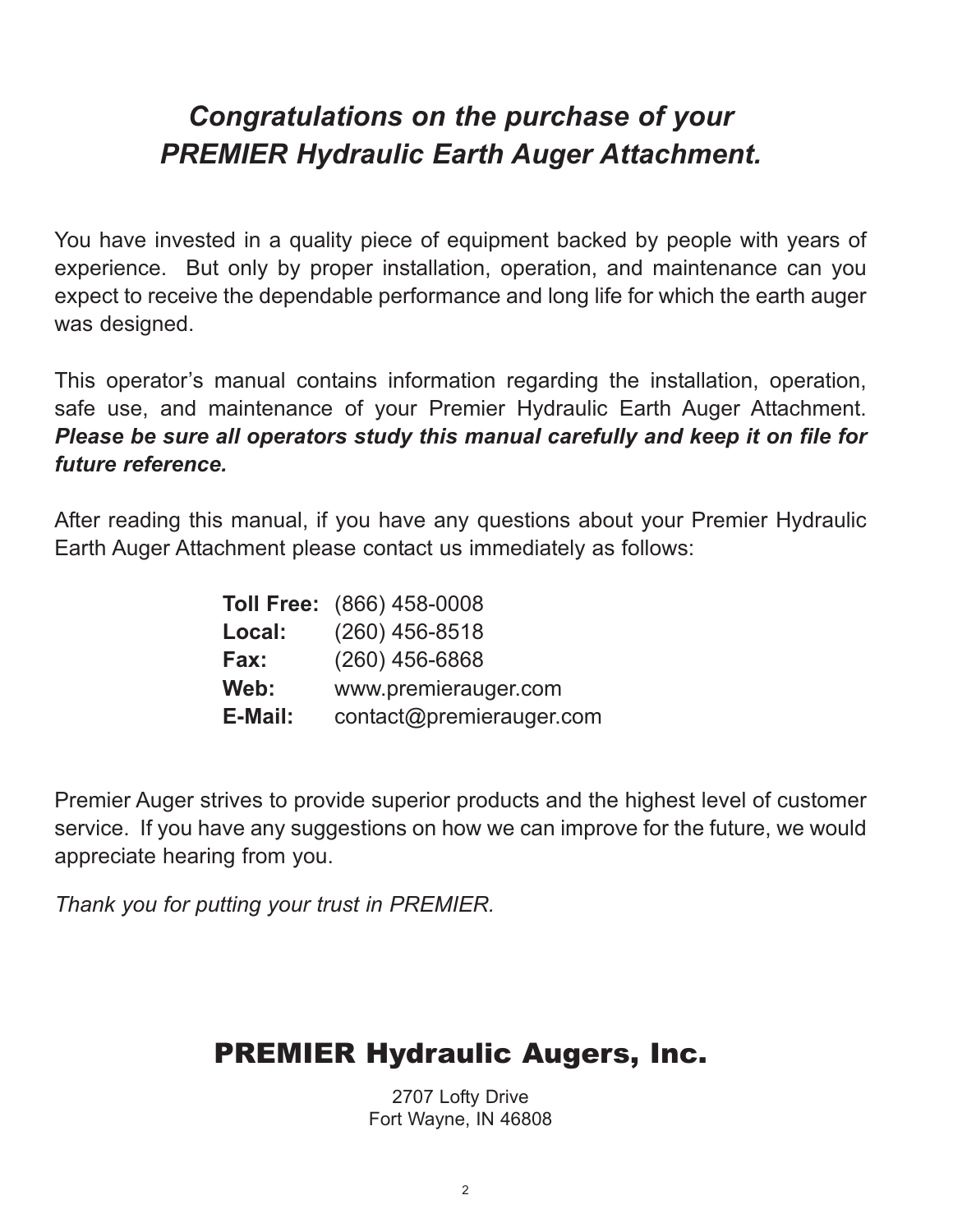## PREMIER HYDRAULIC AUGERS WARRANTY REGISTRATION

| <b>Owner Information:</b>                          |                                                                                                                                                                                                                                                                                                                                                                                                                                                           |
|----------------------------------------------------|-----------------------------------------------------------------------------------------------------------------------------------------------------------------------------------------------------------------------------------------------------------------------------------------------------------------------------------------------------------------------------------------------------------------------------------------------------------|
|                                                    |                                                                                                                                                                                                                                                                                                                                                                                                                                                           |
|                                                    |                                                                                                                                                                                                                                                                                                                                                                                                                                                           |
|                                                    |                                                                                                                                                                                                                                                                                                                                                                                                                                                           |
|                                                    | State _______________                                                                                                                                                                                                                                                                                                                                                                                                                                     |
|                                                    |                                                                                                                                                                                                                                                                                                                                                                                                                                                           |
| <b>Dealer Information:</b>                         |                                                                                                                                                                                                                                                                                                                                                                                                                                                           |
|                                                    |                                                                                                                                                                                                                                                                                                                                                                                                                                                           |
|                                                    | Dealer Name                                                                                                                                                                                                                                                                                                                                                                                                                                               |
|                                                    |                                                                                                                                                                                                                                                                                                                                                                                                                                                           |
|                                                    |                                                                                                                                                                                                                                                                                                                                                                                                                                                           |
|                                                    |                                                                                                                                                                                                                                                                                                                                                                                                                                                           |
| <b>Installation &amp; Application Information:</b> |                                                                                                                                                                                                                                                                                                                                                                                                                                                           |
|                                                    | This Premier Hydraulic Earth Auger will be mounted on: _________________________                                                                                                                                                                                                                                                                                                                                                                          |
|                                                    | This Premier Hydraulic Earth Auger Attachment has been accepted in good condition and I<br>have been instructed by the dealer and/or read and understand the entire Operator's Manual<br>for proper installation, proper and safe operation, preventative maintenance and service,<br>warranty and all other information covered in the Operator's Manual. I also understand that<br>all operators must read and understand the entire Operator's Manual. |
|                                                    |                                                                                                                                                                                                                                                                                                                                                                                                                                                           |
|                                                    | This page must be returned within 10 days of purchase to validate warranty.                                                                                                                                                                                                                                                                                                                                                                               |
| <b>Return To:</b>                                  | Premier Hydraulic Augers, Inc.<br>2707 Lofty Drive<br>Fort Wayne, IN 46808                                                                                                                                                                                                                                                                                                                                                                                |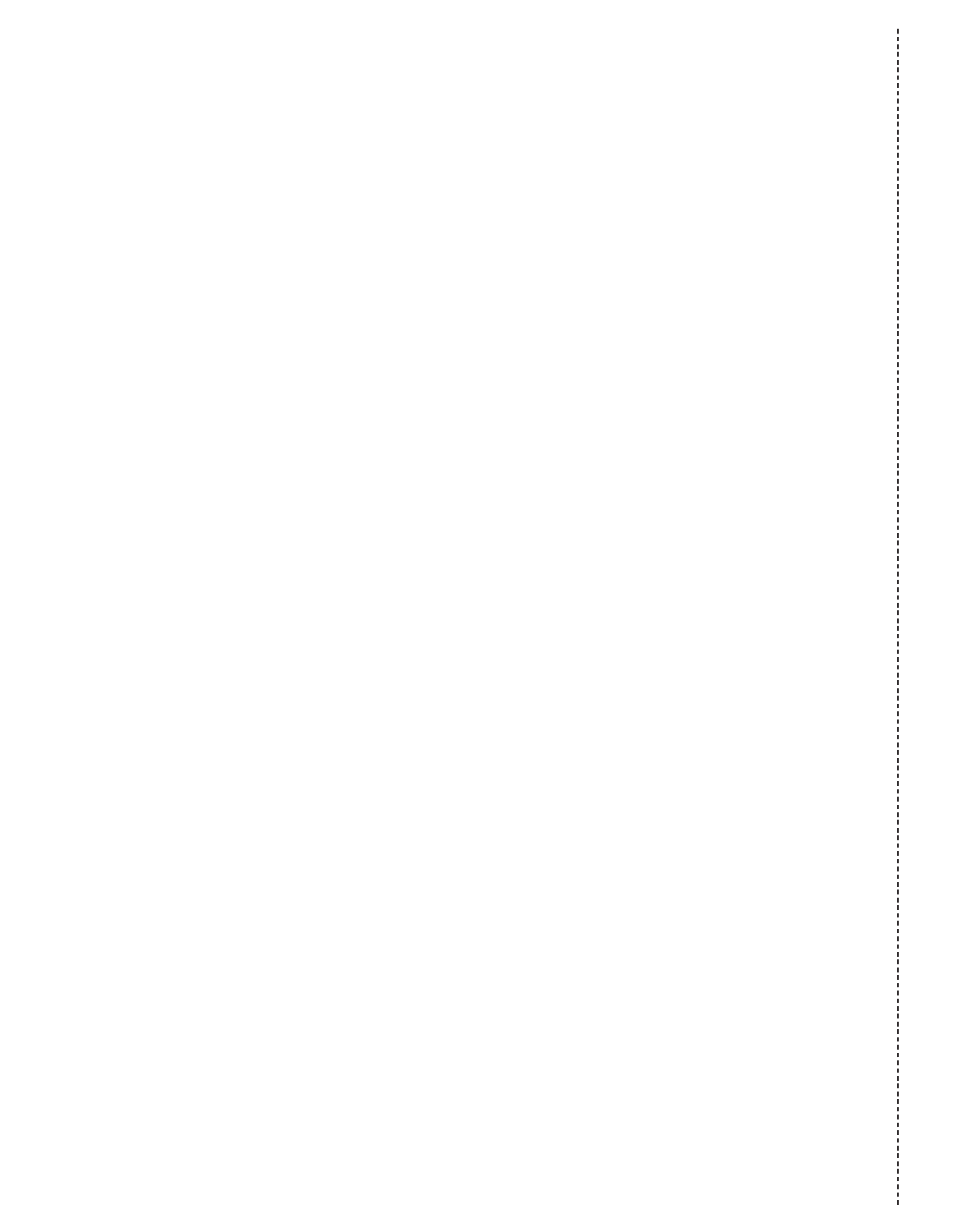## PREMIER HYDRAULIC AUGER WARRANTY POLICY

**Model #**\_\_\_\_\_\_\_\_\_\_\_\_\_\_\_\_\_\_\_\_\_\_\_\_\_\_\_\_\_\_ **Serial #**\_\_\_\_\_\_\_\_\_\_\_\_\_\_\_\_\_\_\_\_\_\_\_\_\_\_\_\_\_\_\_\_

Premier warrants its products to be free from defects in material or workmanship for a warranty period as stated below.

> **EARTH AUGER MD DRIVE UNITS: 24 MONTHS AUGER BITS & MOUNTINGS: 12 MONTHS**

The warranty period begins on the date of purchase by the original purchaser.

#### **Warranty Performance**

To make a claim under this warranty, contact the dealer purchased from, who will then obtain written return authorization from Premier. All warranty returns must be accompanied by a Premier Auger's Return Authorization.

#### **Remedy**

During the applicable warranty period Premier Auger at its option will repair or replace, free of charge, any product determined by it to be defective. Such repair or replacement shall take place at a location designated by Premier Augers.

#### **Exclusions From Warranty Coverage**

- 1. This warranty automatically is void if any attempt is made to make field repairs to hydraulic motors or planetary gear reductions. To qualify for warranty performance the complete unit must be available for Premier Auger's inspection in its original "failed" condition.
- 2. There is no warranty against failures caused by or related to alterations or modifications made without the express written consent of Premier Auger.
- 3. Under no circumstances shall Premier Auger be responsible for the cost of labor for field replacement or repair, nor for damage caused by accident, misapplication, abuse, misuse, operator error, or environmental elements.
- 4. This warranty does not apply to parts subject to normal wear, such as auger teeth and points, nor to damage caused by the failure to perform recommended maintenance or to replace worn parts.
- 5. Under no circumstances shall Premier Auger be obligated for the cost of any repair or replacement by anyone other than Premier Auger, without its express written consent.

#### **Limitations And Exclusions**

This warranty is in lieu of all other warranties written or oral, express or implied, statutory or otherwise arising by operation of law, including any warranty of merchantability or fitness for purpose.

The liability of Premier Auger arising out of the supplying of any product covered by this warranty contract, negligence or otherwise shall not in any case exceed the cost of parts or labor required to rebuild or replace such defective product, together with the transportation costs attributable thereto. Upon the expiration of the applicable warranty period herein specified, all such liability shall terminate.

This warranty constitutes the entire warranty of Premier Auger, and no oral representations, warranties or guarantees by any agent of Premier Auger, or the seller shall be binding on Premier Auger, and no part of this warranty may be modified or extended except upon the express written consent of Premier Auger.

#### **Improvements**

Premier Auger continually strives to improve our products. Premier Auger reserves the right to make changes or additions to any product without incurring any obligation whatsoever to make such changes or additions to products previously sold.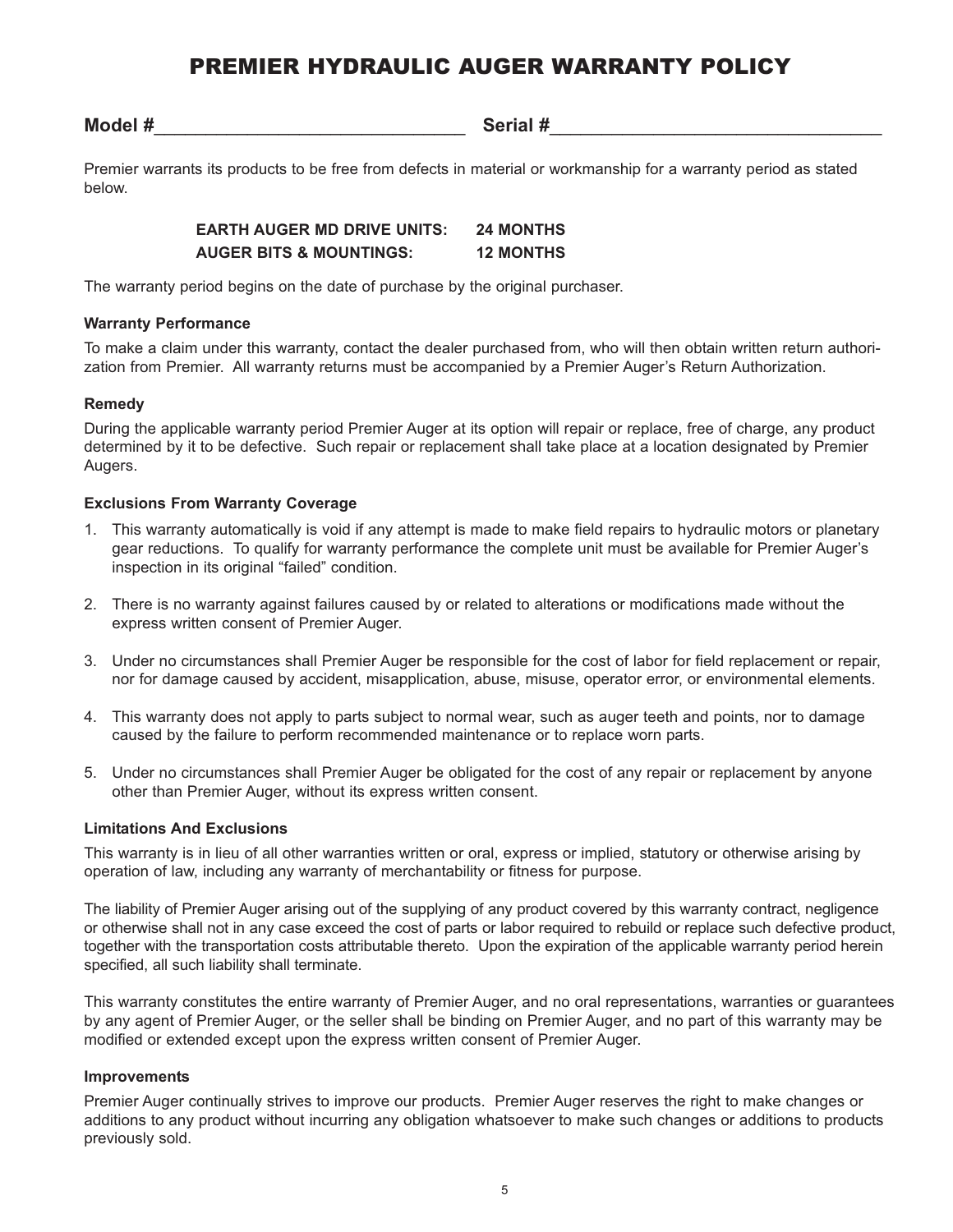## SAFETY INFORMATION

THE USE OF THIS EQUIPMENT IS SUBJECT TO CERTAIN HAZARDS WHICH CANNOT BE PROTECTED AGAINST MECHANICAL MEANS OR PRODUCT DESIGN. ALL OPERATORS OF THIS EQUIPMENT MUST READ AND UNDERSTAND THIS ENTIRE MANUAL, PAYING PAR-TICULAR ATTENTION TO SAFETY AND OPERATING INSTRUCTIONS, PRIOR TO USING THE PREMIER AUGER HYDRAULIC EARTH AUGER. IF THERE IS SOMETHING IN THIS MANUAL YOU DO NOT UNDERSTAND, ASK YOUR SUPERVISOR TO EXPLAIN IT TO YOU. FAILURE TO OBSERVE THESE SAFETY PRECAUTIONS CAN RESULT IN DEATH OR SERIOUS INJURY OR SERIOUS EQUIPMENT DAMAGE.



All bystanders should be kept a minimum of 10 feet away from working area of the earth auger.



Always wear an OSHA approved hard hat and safety eye protection when operating or servicing this equip ment. Do not wear loose fitting clothing, flopping cuffs, dangling neckties and scarves, or rings and wrist watches that can catch moving parts.



An operator must not use drugs or alcohol, which can alter his alertness or coordination. An operator taking prescription or over the counter drugs should seek medical advice on whether or not he can safely operate equipment.

Always locate underground electrical wires, telephone cables, and gas, water, and sewer 4 lines before digging. Maintain safe clearance and avoid contact with any underground or overhead utility lines or electrically charged conductors.



Never alter or remove any safety decals or safety shields. Check this manual for location of these items and replace immediately if damaged or illegible.



Never adjust a relief valve for pressure higher than recommended by vehicle manufacturer.



Whenever changing or installing this or other attachments, make sure all connections are securely fastened.



Travel only with the earth auger in a safe transport position to prevent uncontrolled movement. Drive slowly over rough ground and on slopes. Tether earth auger with a chain, if necessary, to prevent uncontrolled swinging of earth auger when moving from hole to hole. Remove earth auger from vehicle when transporting to and from job site.



Before exiting the vehicle, lower earth auger to ground, turn off vehicle engine and lock vehicle breaks.

*(continued)*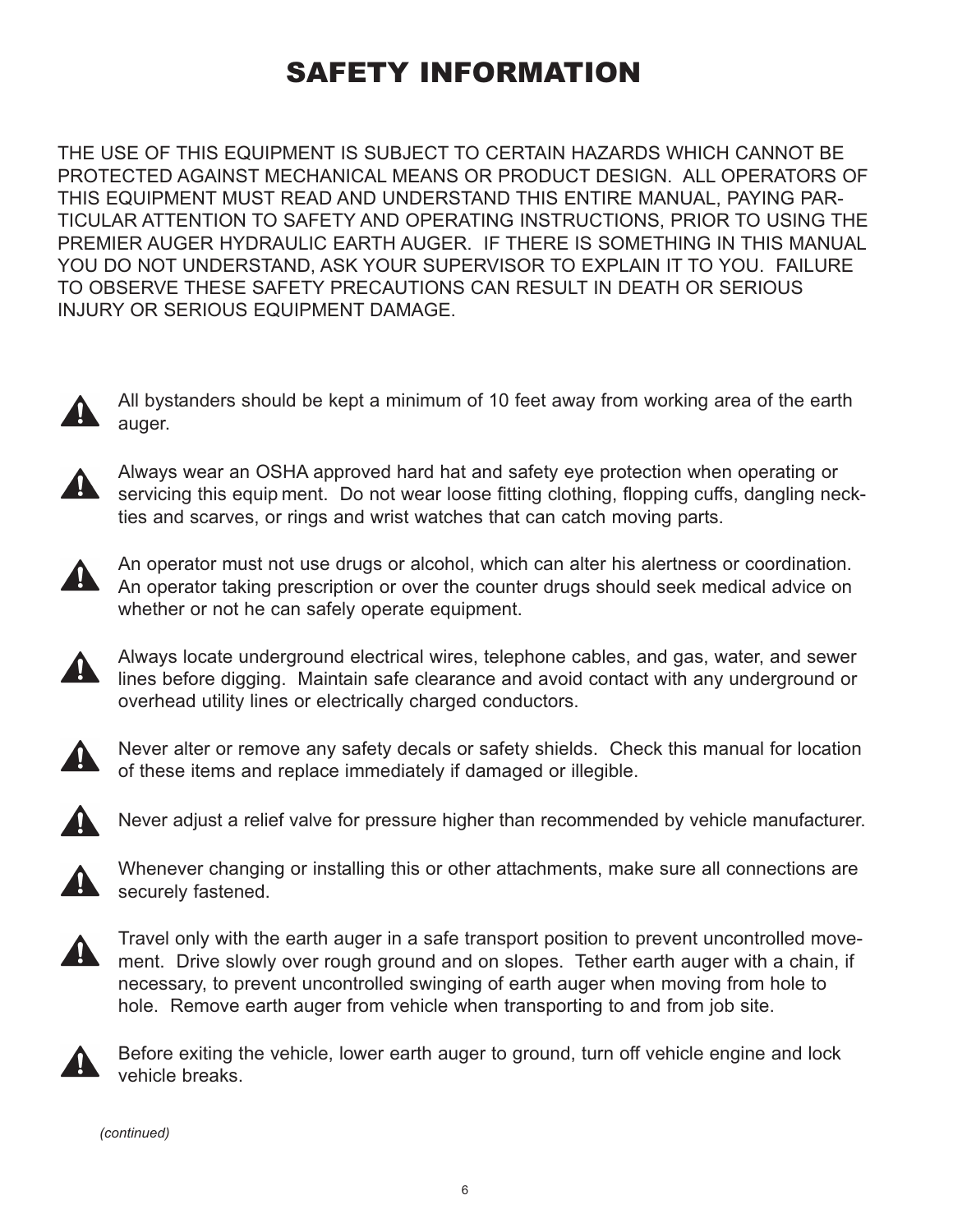## SAFETY INFORMATION



Never check a pressurized system for leaks with your bare hand. Oil escaping from pinhole leaks under pressure can penetrate skin and could cause serious infection. Hold a piece of cardboard up next to suspected leaks and wear a face shield or safety eye protection. If any fluid is injected into the skin, it must be removed immediately by a doctor familiar with this type of injury.



Before disconnecting hydraulic lines or fittings be sure to relieve all pressure by cycling all hydraulic controls after shutdown. Remember hydraulic systems are under pressure whenever the engine is running and may hold pressure after shutdown. Before applying pressure to the system make sure all connections are tight and that there is no damage to lines, fittings, and hoses.



Flow and pressure gauges, fitting, and hoses must have a continuous operating pressure rating of at least 25% higher than highest pressures of the system.



Avoid steep hillside operation, which could cause the vehicle to overturn. Consult your vehicle operator's and safety manuals for the maximum incline allowable.



Never perform any work on an earth auger unless you are authorized and qualified to do so. Always read the operator service manual before any repair is made. After completing maintenance or repair, check for correct functioning of the earth auger. If not functioning properly always tag "DO NOT OPERATE" until all problems are corrected.



This manual covers the safe use, installation, operation, and service instructions for the earth auger only. Always read the operating and safety manuals prepared for your vehicle and any other attachments before using them.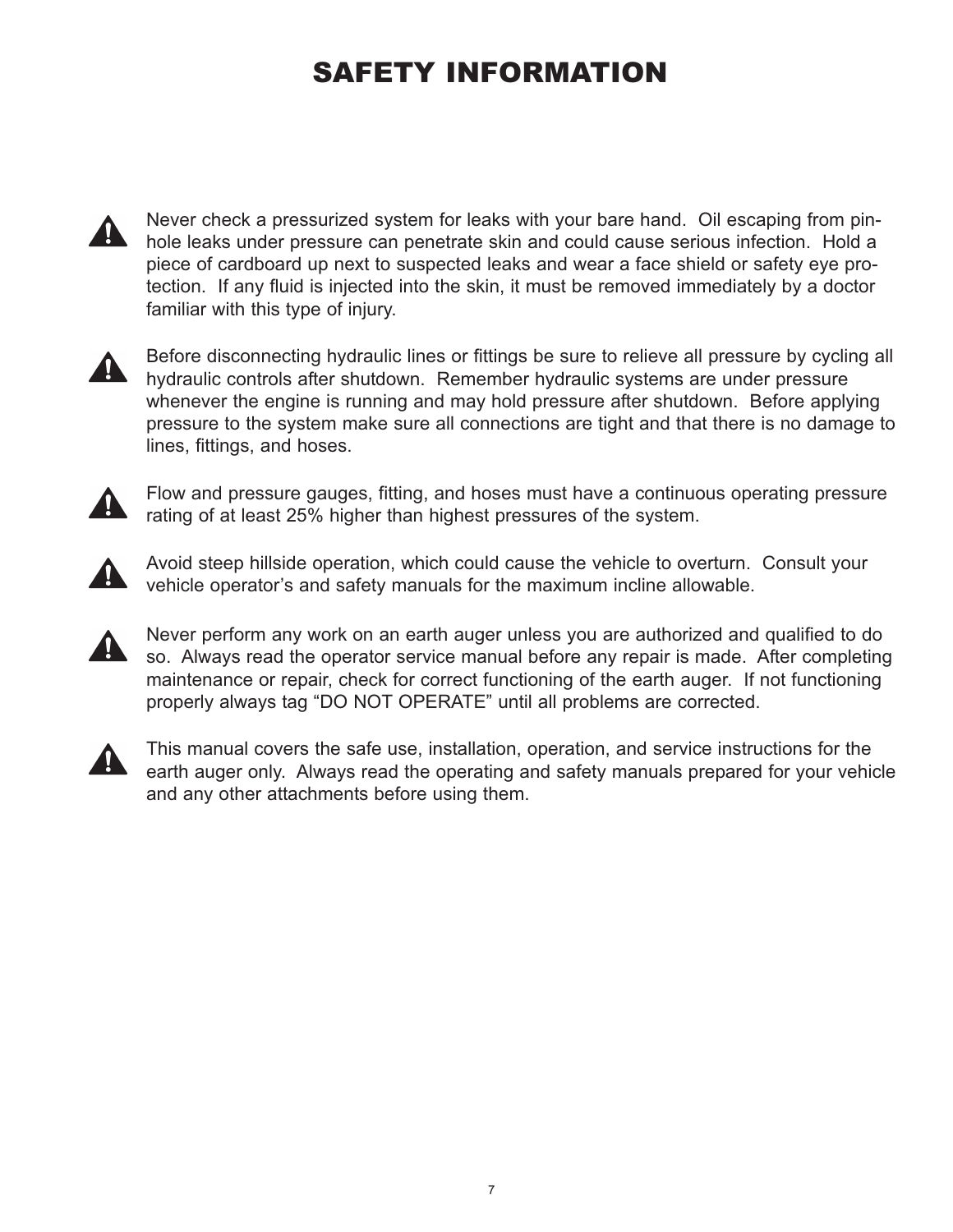### SKID STEER LOADER INSTALLATION INSTRUCTIONS



#### QUICK ATTACH MOUNTING BRACKET

|  | <b>Ref.#</b> Part # Description |
|--|---------------------------------|
|  | 1 95000 Mount Weldment          |
|  | 2 91002 Knuckle Weldment        |
|  |                                 |
|  |                                 |
|  | 5 91003 Carrier Weldment        |
|  |                                 |
|  |                                 |
|  |                                 |
|  | 9 40018 Hose Holder             |

#### 1. **READ AND UNDERSTAND ALL SAFETY INFORMATION BEFORE ATTEMPTING INSTALLATION.**

- 2. Remove bucket or other attachment from vehicle quick attach mechanism.
- 3. Assemble carrier weldment (5) to quick attach mounting bracket (1) with supplied 1/2" -13 HHCS 2" Long (7) and 1/2"-13 (6) hex nut.
- 4. Attach quick attach mounting bracket (1) to vehicle quick attach mechanism as per vehicle manufacture's recommendations.
- 5. Attach knuckle weldment (2) to the quick attach mounting bracket (1) with pin (3). Secure pin (3) with supplied snap clip (4).
- 6. Attach and secure drive unit (8) to knuckle weldment (2) with pin (3). Secure pin (3) with sup-plied snap clip (4).
- 7. Refer to the "Hydraulic System Hook-up" (page 11) in this manual for hydraulic connection instructions and recommendations.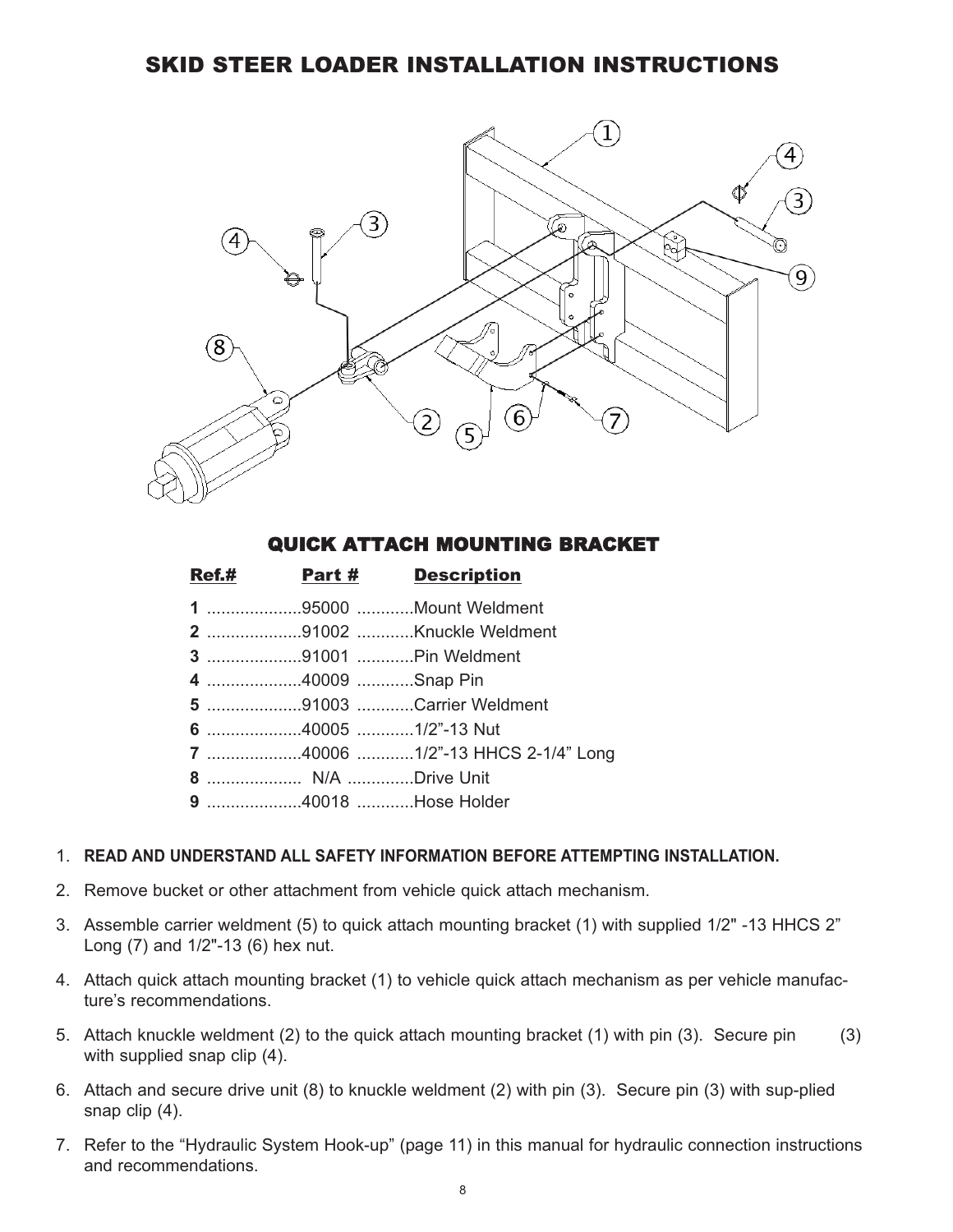BACKHOE & EXCAVATOR INSTALLATION INSTRUCTIONS



| Ref.# Part # |                                                     | <b>Description</b> |
|--------------|-----------------------------------------------------|--------------------|
|              | 1 (Varies by Host Machine) Backhoe Mounting Bracket |                    |
|              | 2 (Varies by Host Machine)Drive Unit                |                    |
|              |                                                     |                    |
|              |                                                     |                    |

#### 1. **READ AND UNDERSTAND ALL SAFETY INFORMATION BEFORE ATTEMPTING INSTALLATION.**

- 2. Remove bucket from dipper arm and curl cylinder pin connections. The dipper arm pin will be used to attach backhoe mounting to backhoe dipper arm. Curl cylinder pin will not be required for earth drill installation.
- 3. Attach backhoe mounting bracket (1) to the dipper arm using the dipper pin removed from bucket in step #2. Secure bucket pin as per vehicle manufacturer's recommendation.
- 4. Attach drive unit (2) to backhoe mounting bracket (1) with pin weldment (3) and snap pin (4) supplied with drive unit.
- 5. Refer to the "Hydraulic System Hook-up" section in this manual for hydraulic connection instructions and recommendations.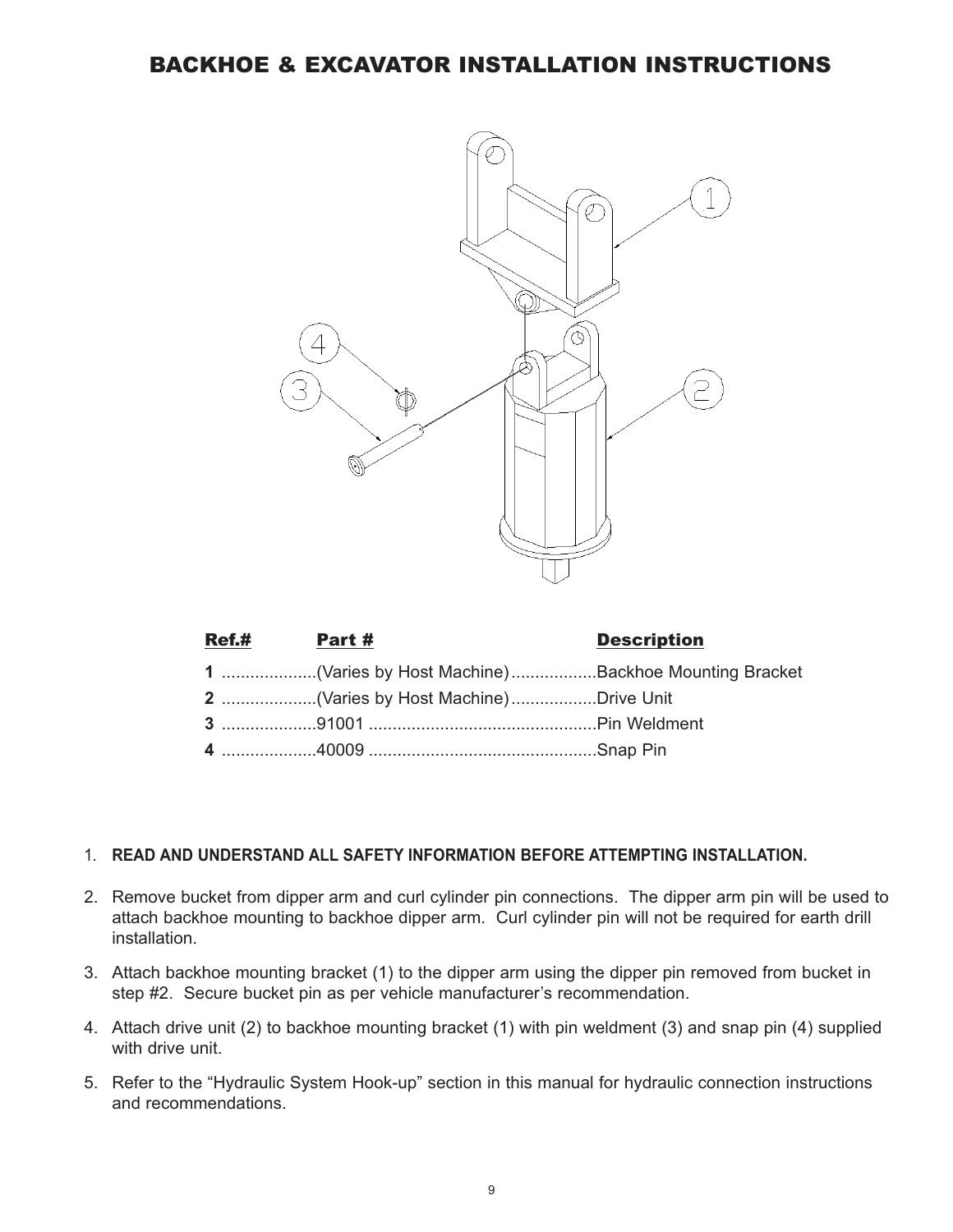## HYDRAULIC SYSTEM HOOK-UP INSTRUCTIONS

- 1. Once the installation instructions are complete you are now ready to make the hydraulic connections necessary to operate your earth drill. *Read and understand safety information prior to making hydraulic connections.*
- 2. Your equipment dealer is in the best position to advise you as to where the best place on your machine is to make the hydraulic connections to power your earth drill drive unit. Some of the most common places to "tap" into the hydraulic system on various types of machines are as follows:

**Skid Steer Loaders** ..............Auxiliary Hydraulic Outlets. **Backhoes & Excavators** ......Auxiliary Hydraulic Outlets or Bucket Curl Cylinder Outlet. **Wheel Loaders** ......................Auxiliary Hydraulic Outlets or Bucket Dump Cylinder Circuit.

- 3. Determine the length of hydraulic hoses required to plumb drive unit into the place on your machine where you will be "tapping" in to the hydraulics. Be sure the two hydraulic hoses are long enough to perform at the full range of the earth drills' operating capacity.
- 4. Models MD06PD, MD09PD, MD12PD, MD14PD, and MD18PD require two ½" I.D. hoses with #10 JIC female fittings on one end of each to connect hoses to drive unit fittings.
- 5. Once all hydraulic connections have been made and checked for leaks and proper hose lengths, you are now ready to operate your earth drill. **Read and understand operating instructions and safety information prior to operating your earth drill**.



**WARNING!** *Hoses and Fittings must have a Continuous Operating Pressure Rating of at least 25% Higher than the Highest Pressures of the System that you are "tapping" into.*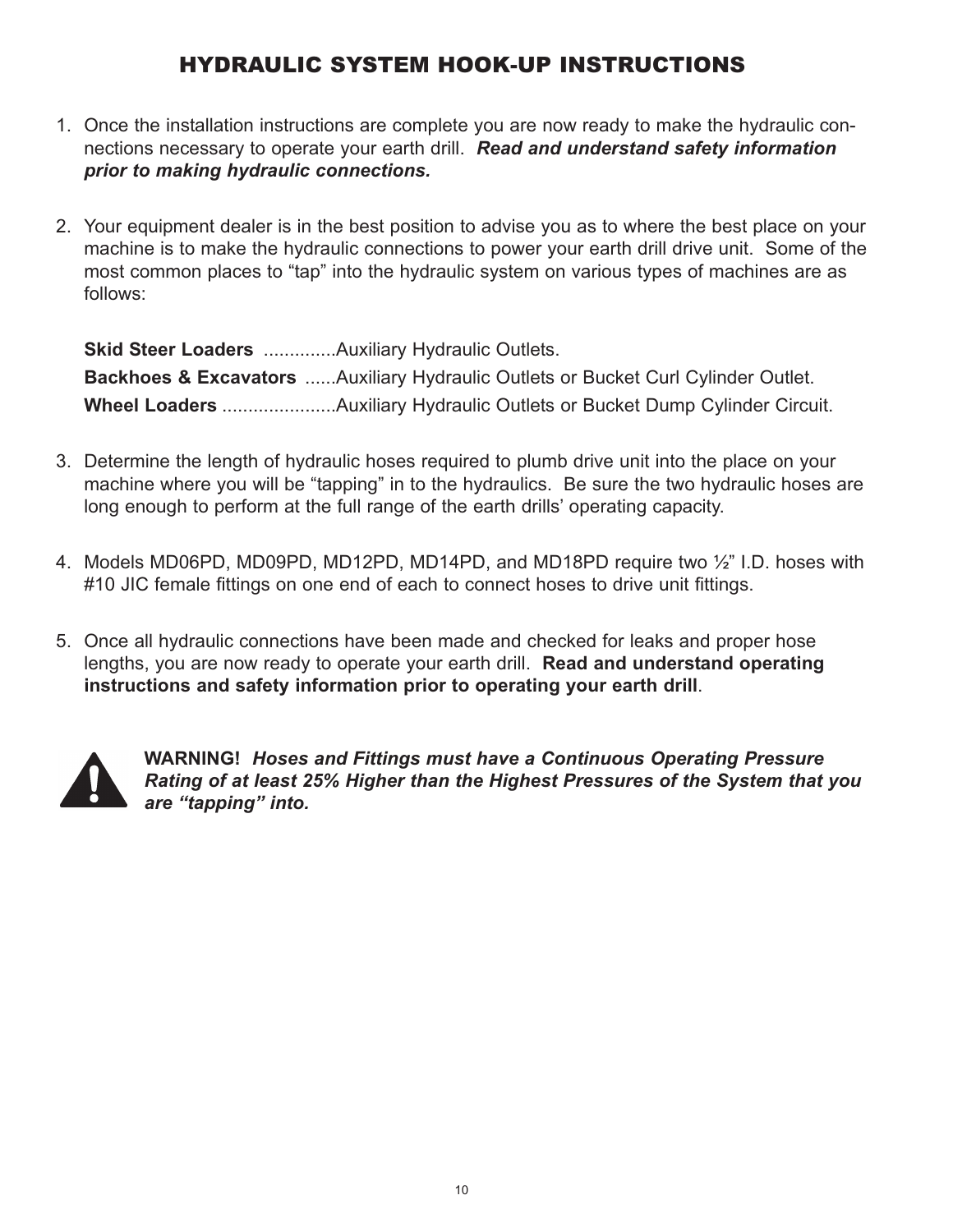## OPERATING INSTRUCTIONS

- 1. After all installation instructions have been completed, safety information read and understood and the rest of this operator's manual has been reviewed, your Hydraulic Earth Drill is now ready to use.
- 2. With the auger raised off the ground and the vehicle engine set at a low RPM, activate the earth drill control valve to determine position control valve lever must be in to turn auger in a forward (clockwise) rotation. This is the "digging" position.
- 3. Before beginning to dig, experiment with auger speed to determine a suitable auger RPM. Generally in light and sandy soil a high RPM is desirable. In hard, rocky, or frozen soils a slower RPM is desirable. To increase auger RPM, increase vehicle engine RPM. To decrease auger RPM, decrease vehicle engine RPM.
- 4. Return earth drill control valve to neutral position to stop the auger. Lower the auger to the ground so that only the center point penetrates the ground about 2".
- 5. Activate the earth control valve so auger is turning in a forward (clockwise) rotation. Use only enough down pressure to assure positive penetration of auger into the ground. Ease up on down pressure if auger rotation slows down drastically or stalls. Excessive down pressure will cause the auger to stall frequently.
- 6. When the auger has penetrated the ground about 24", raise the auger from the hole to clean the dirt out. Repeat this procedure until the desired hole depth is obtained.
- 7. Once the required hole depth is reached, allow the auger to turn a few seconds at this depth to clean the hole.
- 8. Return the earth drill control valve to the neutral position to stop the rotation of the auger. Raise the auger out of the hole, move away from the hole, then activate the earth drill control valve to spin the loose soil off of the augers.
- 9. If necessary, repeat steps 7 & 8 to obtain a cleaner hole.
- 10. In some soil conditions or when excessive down pressure is applied, auger may "screw" itself into the ground and become stuck causing earth drill to stall. If this happens, reverse the auger rotation (counter Clockwise) by moving the control valve lever to the reverse position and slowly raise the auger. Once the auger is unstuck, return the control valve lever to the forward position and continue digging.
- 11. If the auger becomes lodged under rocks, roots, or other large obstructions, do not attempt to raise auger out of the ground. See step 10 for proper procedure to relieve the auger.
- 12. Avoid excessive side loading to the earth drill which can cause drive unit or auger damage.
- 13. Keep auger teeth and points in good condition. Check frequently and always keep spares on hand so they can be replaced as wear is detected to avoid damage to tooth holders and auger flighting.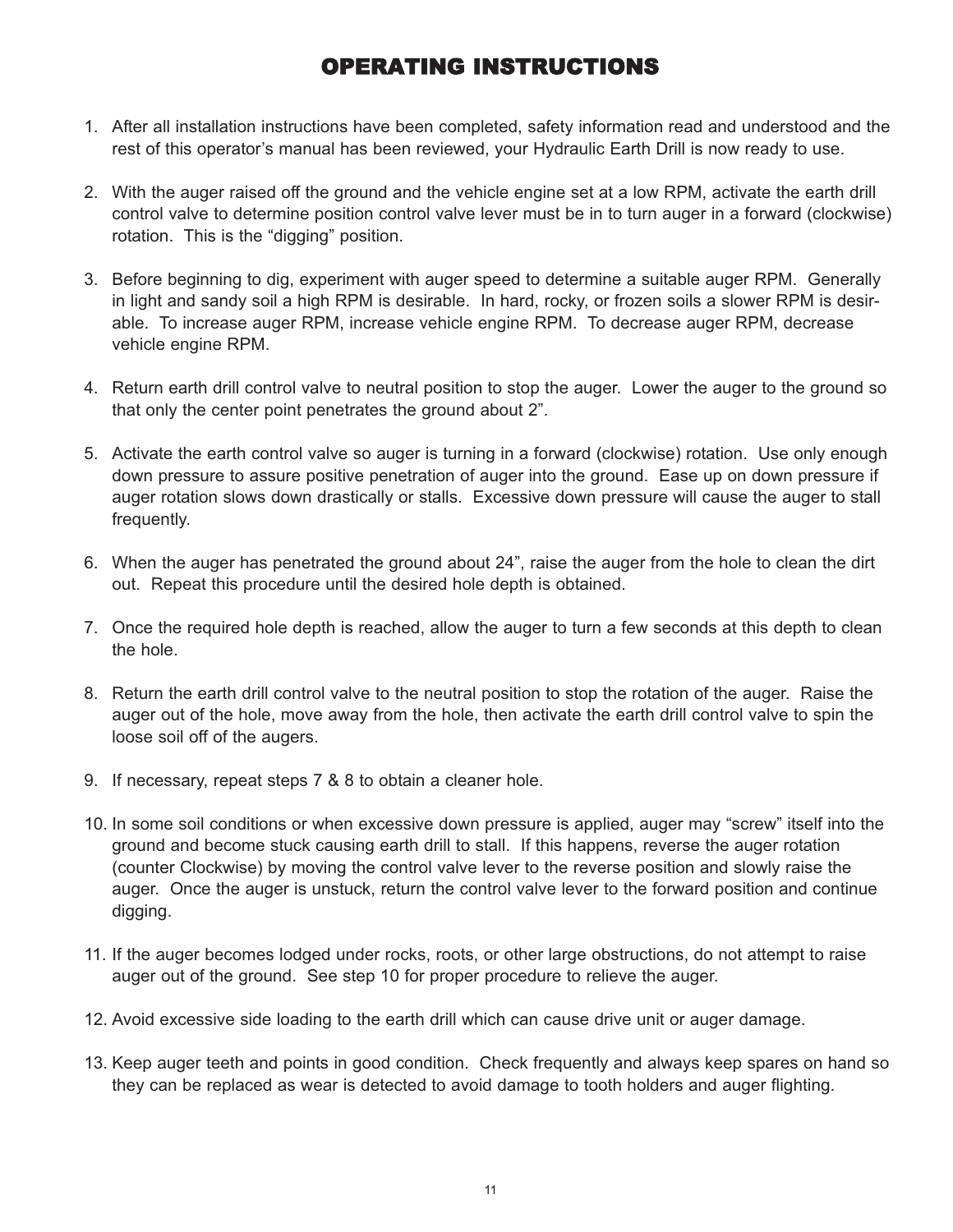## MAINTENANCE INSTRUCTIONS

- 1. **CLEAN HYDRAULIC OIL IS ESSENTIAL!** 80% of all hydraulic component failures are caused by contamination of the hydraulic oil. Always keep all dirt and other contaminates from entering hydraulic system during disconnect and connect operations. Always use dust caps and plugs on all quick disconnects when not in use. Tightly cap all hydraulic openings to hold oil in and keep dirt and other contaminates from entering hydraulic systems.
- 2. **CHECK ALL HYDRAULIC OIL DAILY FOR CONTAMINATION**. If contamination is present, determine the source of the problem.
- 3. **INSPECT ALL HYDRAULIC HOSE ASSEMBLIES DAILY** for cracked and brittle covers caused by excessive heat. Reduced viscosity of hydraulic oil occurs at higher operating temperatures and causes a breakdown of fluid additives such as wear inhibitors. Excessive heat will cause higher internal leakage in drive unit motor to become brittle and crack. Replacement of hoses before failure will prevent loss of hydraulic oil, time consuming "bleeding" of system, hydraulic oil contamination, and component damage caused by cavitations. It will also reduce the chance of personal injury caused by hydraulic fluid.
- 4. **CHECK AUGER DAILY** for loose, worn or broken cutting teeth and point. Worn teeth or point can drastically affect auger penetration and greatly reduce auger life expectancy. Always keep spare teeth and points on hand. Some digging conditions may require checking teeth and point at more frequent intervals.
- 5. **CHECK DRIVE UNIT AND ALL ACCESSORIES DAILY** for loose, bent, cracked, or worn, bolts and fasteners. Always use grade 5 or better replacement bolts. Always use lock washers with standard hex nuts or self locking nuts.
- 6. **CHECK ALL CONNECTING PINS DAILY** for bends, cracks, breaks, or wear. Replace if any of these conditions exist.
- 7. **CHECK DRIVE UNIT OUTPUT SHAFT DAILY** for bends, cracks, breaks, or wear. Replace if any of these conditions exist.
- 8. **CHANGE PLANETARY GEAR REDUCTION OIL AFTER FIRST 50 HOURS OF OPERATION, THEN EVERY 1000 HOURS OR IN ONE YEAR, WHICHEVER COMES FIRST.** Use mild extreme pressure lubricant API-GL-5 number 80 or 90 for filling planetary gear reduction under normal temperature ranges between 0 degrees and 120 degrees. Approximate oil capacity for models MD06PD, MD09PD and MD12PD is 1 pint. Approximate oil capacity for models MD14PD and MD18PD is 1.5 pints. Check oil level daily to assure proper lubrication is maintained.
- 9. When storing Drive Unit for any length of time be sure Drive Unit motor and hoses are full of clean oil. Also, be sure that Planetary Gear Reduction is full to the recommended capacity for each model as outlined in number 8 above.
- 10. Drive Unit output shaft, inside of Auger Collar, Variable Auger Extension shaft, inside of Variable Auger Extension Collar and all Connecting Pins should be coated liberally with grease as required to prevent rust and reduce wear.
- 11. Once paint has been worn off auger, coat liberally with grease as required, to prevent rusting.
- 12. Check Planetary Gear oil as follows. Lie Drive Unit horizontal with ground place bottom drain plug straight up. Remove plug, tilt drive unit at 2:00 or 10:00. Fill until oil leaks out from hole at one of these positions.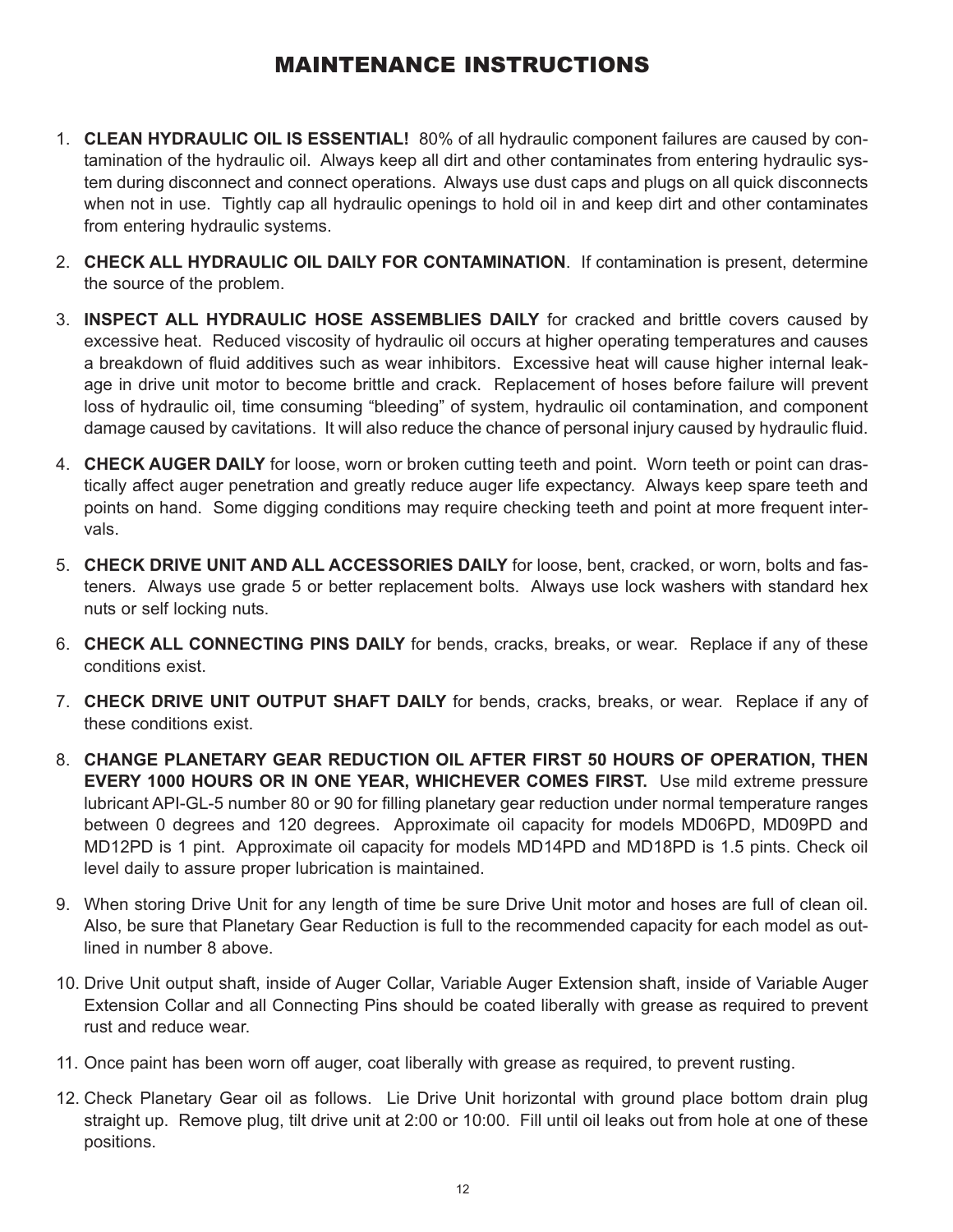## TROUBLESHOOTING

| <b>Problem</b>                       | <b>Possible Cause</b>                    | <b>Solution</b>                                                         |
|--------------------------------------|------------------------------------------|-------------------------------------------------------------------------|
| Slow Speed                           | Low flow                                 | Check Flow Meter. If low, investigate the<br>cause.                     |
|                                      | Line restrictions                        | Clear lines.                                                            |
|                                      | Fittings or connections too small        | Replace with proper sizes.                                              |
|                                      | Oil filter dirty                         | Replace.                                                                |
|                                      | Hydraulic pump worn or damaged           | See Dealer for repair.                                                  |
| <b>Insufficient Digging</b><br>Power | Worn Teeth Or Point                      | Replace.                                                                |
|                                      | Low System Pressure                      | Check Pressure Gauge. If low, investi-<br>gate cause.                   |
|                                      | Relief Valve damaged or setting<br>wrong | Adjust or replace as required.                                          |
|                                      | <b>Excessive Load</b>                    | Reduce load to within machine<br>specifications.                        |
| <b>Reverse Direction</b>             | <b>Hoses Reversed</b>                    | Re-install hoses correctly.                                             |
| <b>Excessive Oil Heating</b>         | <b>Line Restrictions</b>                 | Clear lines.                                                            |
|                                      | <b>Fluid Dirty</b>                       | Replace hydraulic fluid & filter.                                       |
|                                      | Insufficient amount of hydraulic fluid   | Fill reservoir to proper level. Increase<br>reservoir storage capacity. |
| Oil Leaks                            | Hoses loose or damaged                   | Tighten or replace.                                                     |
|                                      | Fittings loose or damaged                | Tighten or replace.                                                     |
|                                      | Hydraulic motor seals worn or<br>damaged | See dealer for repair.                                                  |

*For further assistance, please call your dealer, or contact our sales department as follows:*

| <b>Toll Free:</b> | 866-458-0008 |
|-------------------|--------------|
| Local:            | 260-456-8518 |
| Fax:              | 260-456-6868 |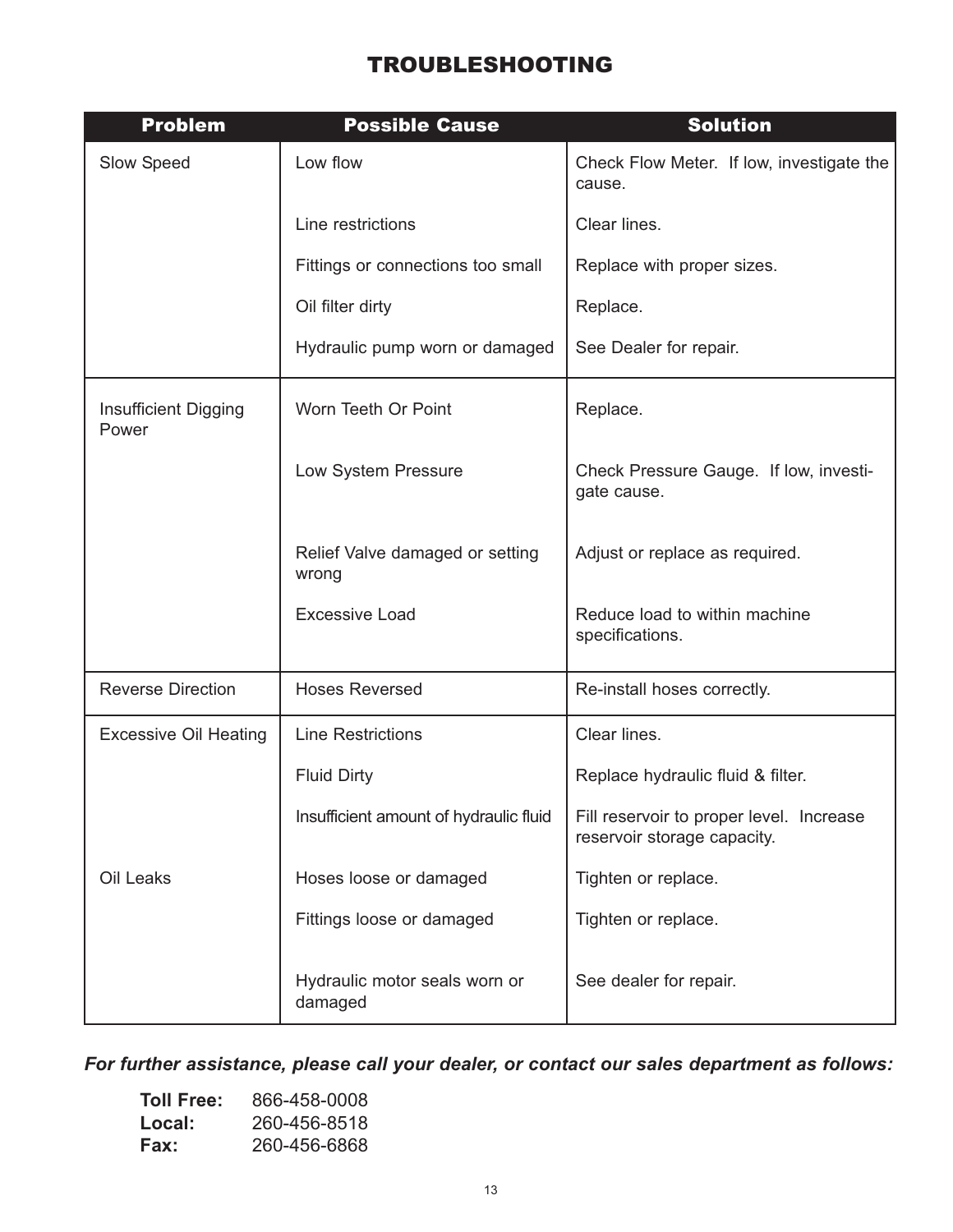## DRIVE UNIT MODELS MD06PDH200, MD09PDH200, MD12PDH200 EXPLODED VIEW AND SPECIFICATIONS

#### MODEL MD06PD

| Recommended Hydraulic Flow 5 - 10 gpm      |  |
|--------------------------------------------|--|
| Maximum Continuous Operating PSI: 3500 psi |  |
| Maximum Back Pressure: 1500 psi            |  |

| <b>Output Speed</b> |         | <b>Output Torque</b> |      |
|---------------------|---------|----------------------|------|
|                     | GPM RPM | <b>PSI</b>           | LB/F |
|                     |         | 2500734              |      |
|                     |         | $3000$ 881           |      |
|                     | $09$ 93 |                      |      |
|                     |         |                      |      |

#### MODEL MD09PD

| Recommended Hydraulic Flow 5 - 10 gpm      |  |
|--------------------------------------------|--|
| Maximum Continuous Operating PSI: 3500 psi |  |
| Maximum Back Pressure: 1500 psi            |  |

| <b>Output Speed</b> |  | <b>Output Torque</b> |      |
|---------------------|--|----------------------|------|
| GPM RPM             |  | <b>PSI</b>           | LB/F |
|                     |  | 2500 1123            |      |
|                     |  | $3000$ 1347          |      |
|                     |  | $3500$ 1571          |      |
| $13$ 88             |  |                      |      |

#### MODEL MD12PD

| Recommended Hydraulic Flow 5 - 10 gpm      |  |
|--------------------------------------------|--|
| Maximum Continuous Operating PSI: 3500 psi |  |
| Maximum Back Pressure: 1500 psi            |  |

| <b>Output Speed</b> |  | <b>Output Torque</b> |    |
|---------------------|--|----------------------|----|
| GPM RPM             |  | <b>PSI</b>           | LF |
|                     |  | $2500$ 14            |    |
|                     |  | $3000$ 16            |    |
|                     |  | $3500$ 19            |    |
| _15 ……………………81      |  |                      |    |

| <b>Output Speed</b> |                                                                                                                                                                                                                                                                                                                                            | <b>Output Torque</b> |                   |  |
|---------------------|--------------------------------------------------------------------------------------------------------------------------------------------------------------------------------------------------------------------------------------------------------------------------------------------------------------------------------------------|----------------------|-------------------|--|
|                     | GPM RPM                                                                                                                                                                                                                                                                                                                                    | <b>PSI</b>           | <b>Example 18</b> |  |
|                     | 09 49                                                                                                                                                                                                                                                                                                                                      | $2500$ 1409          |                   |  |
|                     | 11 59                                                                                                                                                                                                                                                                                                                                      | $3000$ 1691          |                   |  |
|                     | 13 71                                                                                                                                                                                                                                                                                                                                      | $3500$ 1972          |                   |  |
|                     | $\overline{A}$ $\overline{C}$ and $\overline{C}$ and $\overline{C}$ and $\overline{C}$ and $\overline{C}$ and $\overline{C}$ and $\overline{C}$ and $\overline{C}$ and $\overline{C}$ and $\overline{C}$ and $\overline{C}$ and $\overline{C}$ and $\overline{C}$ and $\overline{C}$ and $\overline{C}$ and $\overline{C}$ and $\overline$ |                      |                   |  |

#### Ref.# Part # Description

|                                      | 1 69303 Socket Head Cap Screws (12 required) |
|--------------------------------------|----------------------------------------------|
|                                      | 2 69304 Cover Plate                          |
|                                      | 3 69305 Thrust Washer                        |
| 4 69306 Sun Gear                     |                                              |
|                                      | 5 69307 Carrier Assembly                     |
| 6 69308 Ring Gear                    |                                              |
| 7 69309 Hub                          |                                              |
|                                      | 8 69310 Bearing Nut                          |
|                                      | 9 69311 Lock Washer                          |
|                                      | 10 69312 Output Shaft Thrust Washer          |
|                                      | 11 69313 Inner Bearing Cone                  |
|                                      | 12 69314 Bearing Cup                         |
|                                      | 13 69315 Bearing Cup                         |
|                                      | 14 69316 Outer Bearing Cup                   |
|                                      | 15 69317 Output Shaft Seal                   |
|                                      | 16 69318 Output Shaft                        |
| <b>*NOTE:</b> 1 Pint of Oil Required |                                              |



1

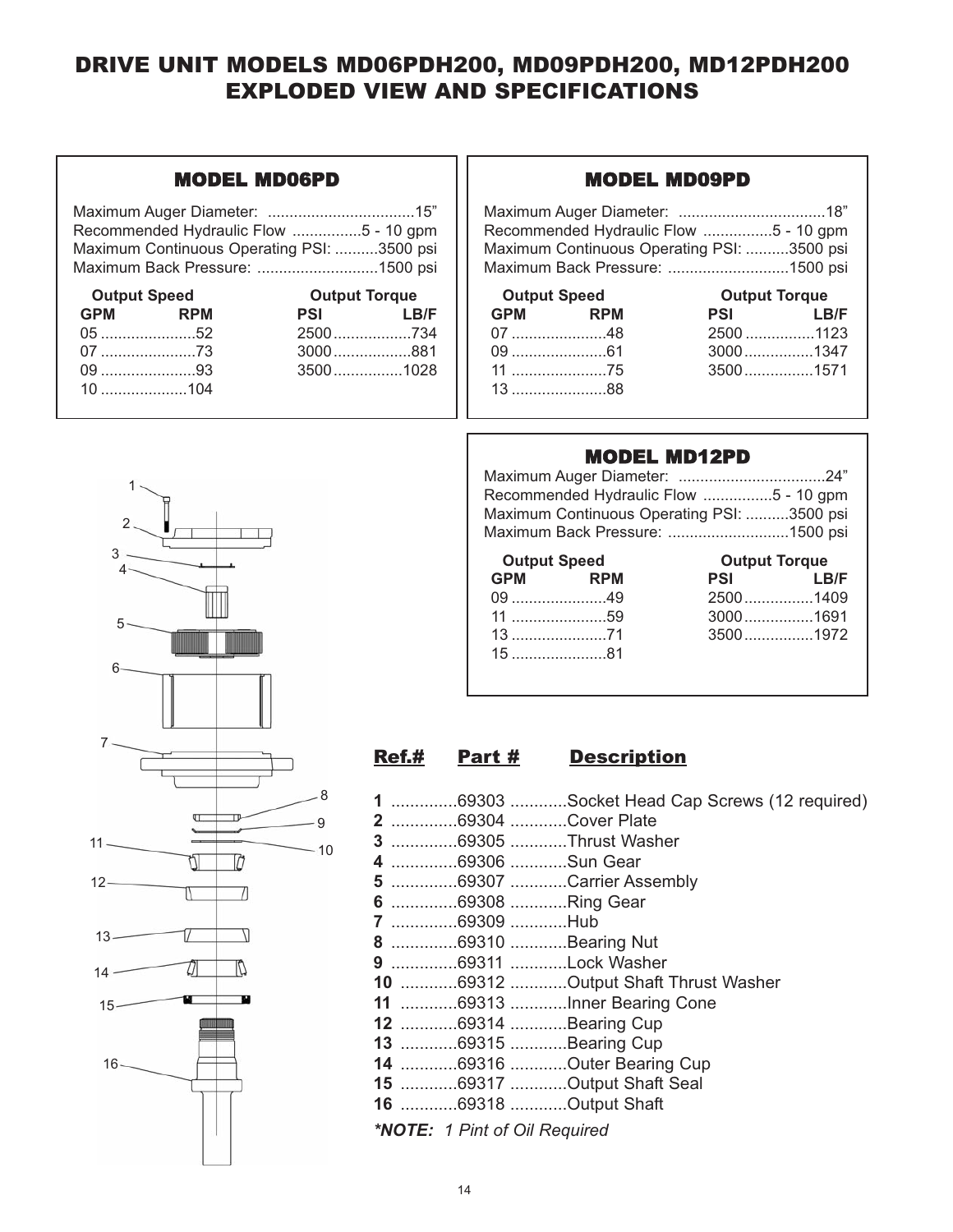## DRIVE UNIT MODELS MD14PD, MD18PD SPECIFICATIONS, EXPLODED VIEW, PARTS LIST

#### MODEL MD14PD

Maximum Auger Diameter: ........................30" Minimum Hydraulic Flow: ..........................10 gpm Maximum Hydraulic Flow: ..........................20 gpm Maximum Continuous Operating PSI:........3500 psi 2-9/16" Round or 2" Hex Output Shaft

| <b>Output Speed</b> |  | <b>Output Torque</b> |      |
|---------------------|--|----------------------|------|
| GPM RPM             |  | <b>PSI</b>           | LB/F |
|                     |  |                      |      |
|                     |  |                      |      |
|                     |  |                      |      |
| 2083                |  |                      |      |

#### MODEL MD18PD

| Maximum Auger Diameter: 36"               |  |
|-------------------------------------------|--|
|                                           |  |
| Maximum Hydraulic Flow: 30 gpm            |  |
| Maximum Continuous Operating PSI:3500 psi |  |
| 2-9/16" Round or 2" Hex Output Shaft      |  |

| <b>Output Speed</b> |  | <b>Output Torque</b> |  |
|---------------------|--|----------------------|--|
| GPM RPM             |  | PSI LB/F             |  |
|                     |  | 2500 2290            |  |
|                     |  | $3000$ 2748          |  |
| 2067                |  | $3500$ 3206          |  |
| $25$ 83             |  |                      |  |



| <u>Ref.# Part #</u> | <b>Description</b>                   | <u>Qty</u> |
|---------------------|--------------------------------------|------------|
|                     | 1 69200 2" Hex Output Shaft1         |            |
|                     | 1692012-9/16 Rnd. Output Shaft 1     |            |
|                     |                                      |            |
|                     | 3 69203 Bearing Cone 2               |            |
|                     |                                      |            |
|                     | 5 69205 Magnetic Plug1               |            |
|                     |                                      |            |
|                     | 7 69207 Thrust Washer 1              |            |
|                     | 8 69208 Lock Washer1                 |            |
|                     |                                      |            |
|                     |                                      |            |
|                     | 11 69211 Secondary Carrier Assembly1 |            |
|                     |                                      |            |
|                     | 13 69213 Thrust Washer 1             |            |
|                     |                                      |            |
|                     |                                      |            |
|                     |                                      |            |
|                     | 17 69217 Screw, Socket Head Cap 12   |            |
|                     |                                      |            |

*\* NOTE: 1.5 Pints of Oil Required*

*Output speed and torque specifications are based on theoretical values and are provided for comparative purposes only. products or specifications at any time without notice or obligation. products or specifications at any time without notice or obligation.*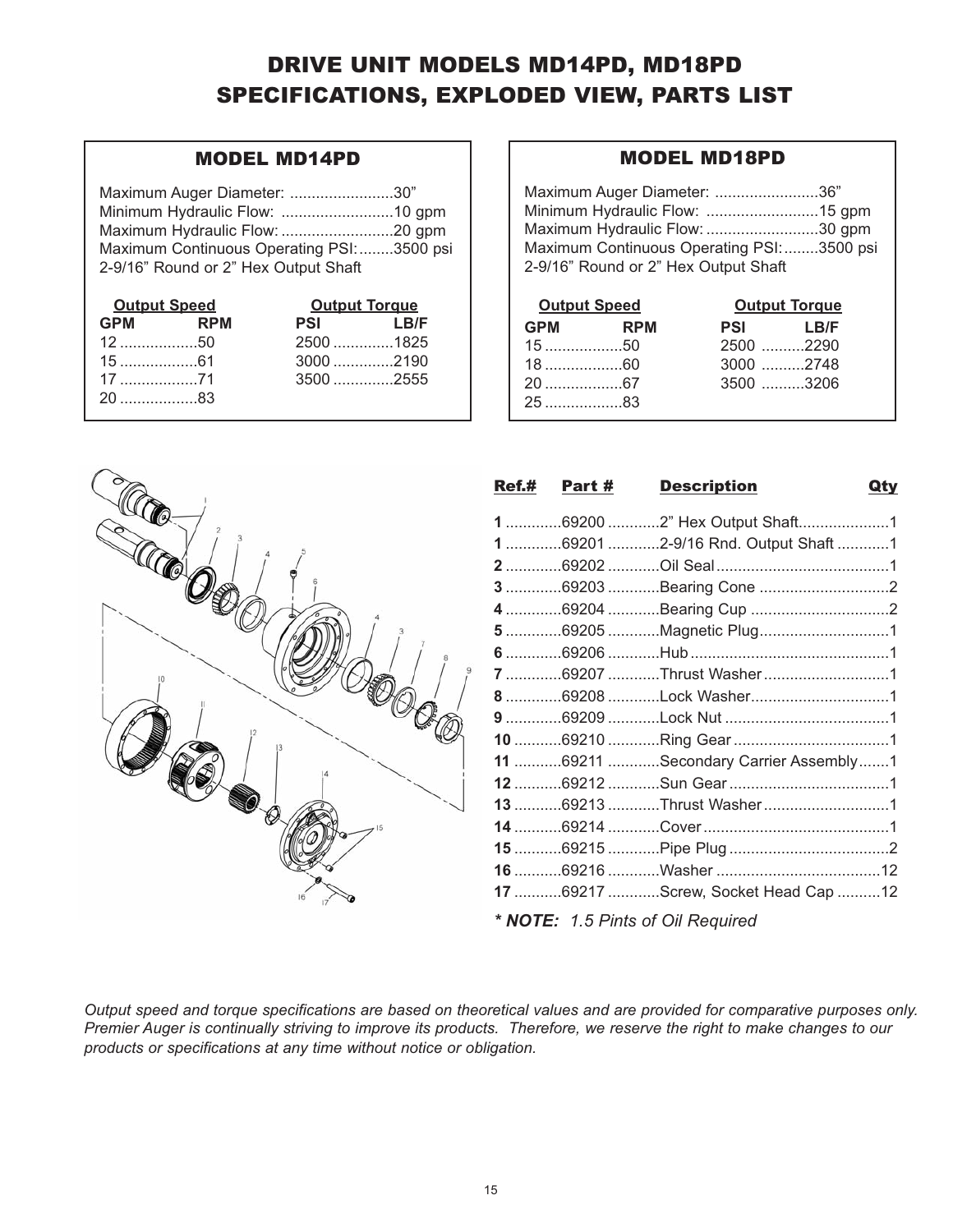## IDENTIFICATION

**IMPORTANT:** All Power Wheel units and kits are shipped with a label that includes the Auburn Gear part number and order code.

Example:



In addition to the label, Power Wheel drives are stamped with the last four digits of the part number and the date code, which

appears on

the cover or hub flange as shown.

Example: 3136 11240

When ordering parts, the information included on the label or the stamped identification number is necessary to accurately identify the drive and obtain the correct replacement parts.

## DISASSEMBLY OF POWER WHEEL

#### **STEP 1**

Remove twelve socket head cap screws (17) and washers (16) from cover (14). Lift cover (14) from assembly. Thrust washer (13) usually remains with cover (14).

#### **STEP 2**

Lift sun gear (12) from secondary carrier assembly (11).

#### **STEP 3**

Remove secondary carrier assembly (11) from ring gear (10).

#### **STEP 4**

Remove ring gear (10) from hub (6).

#### **STEP 5**

One tab of lock washer (8) will be engaged in slot of bearing nut (9); bend back to release. Remove the bearing nut (9), lock washer (8) and thrust washer (7). **Note:** A special locknut wrench (P/N: 613A) is required for the removal of the bearing locknut. Contact Auburn Gear for procurement of wrench and other service tools.

#### **STEP 6**

Care should be taken to avoid damaging splines and threads on shaft. Note: Bearing cone (3) has been designed with a slip fit with respect to shaft (1).

#### **STEP 7**

Remove seal (2) and bearing cones (3) from hub (6). Inspect bearing cups (4) in hub (6) and remove only if replacement is required.

## ASSEMBLY OF POWER WHEEL

#### **STEP 1**

Press new bearing cups (4) in each side of the hub (6). It is recommended that bearing cups (4) and cones (3) be replaced in sets.

#### **STEP 2**

Assemble outer bearing cone (3) into cup (4) at seal end of hub (6) and press a new seal (2) into hub (6).

#### **STEP 3**

Lubricate shaft oil seal (2) and lower hub (6) onto output shaft (1). Keep hub (6) centered to prevent damage to oil seal. NOTE: [On heavy duty seals there is to be no lubricant on seal (2), output shaft (1), or hub (6)].

#### **STEP 4**

Assemble inner bearing cone (3) over output shaft (1). Place bearing cone (3) over output shaft bearing journal. Press bearing cone (3) down until rollers just touch cup (4). Take care to avoid pressing cone (3) too far.

#### **STEP 5**

Install thrust washer (7) with tab in keyway of output shaft and lock washer (8). Install lock nut (9) and tighten to 30 ft-lbs (41 Nm). Rotate hub clockwise twenty turns then counter-clockwise twenty turns. Tighten lock nut (9) to 50 ft-lbs (68 Nm). Repeat rotation process and tighten to 70 ft-lbs (95 Nm).

#### **STEP 6**

Secure lock nut (9) by bending lock washer tab (8) into one of the 4 slots of lock nut (9). If no tab from lock washer (8) aligns with slot of lock nut (9), lock nut (9) may be tightened until one of the slots aligns with lock washer tab (8).

#### **STEP 7**

Clean mating surface and apply a bead of silicone sealant to face of hub (6) that mates with ring gear (10). See instructions on sealant package. Assemble ring gear (10) to hub (6), being careful to align bolt holes.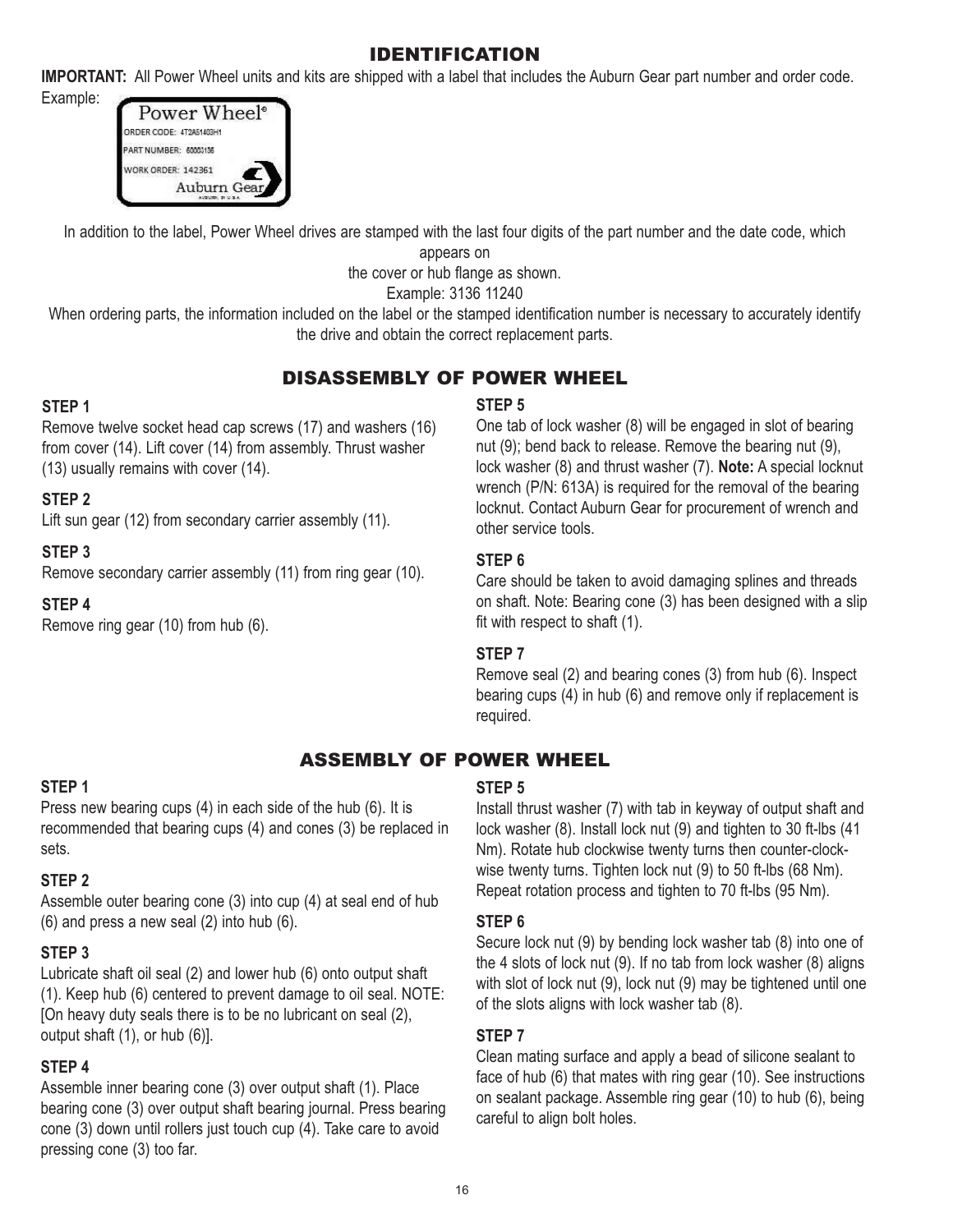#### **STEP 8**

Assemble the secondary carrier assembly (11) into ring gear (10) aligning the gear teeth. Carrier splines mesh with splines on output shaft (1).

#### **STEP 9**

Install sun gear (12) into secondary carrier assembly (11). Sun gear (12) should turn freely by hand when assembled.

#### **STEP 10**

Apply a bead of silicone sealant to cover face of ring gear (10). Secure thrust washer (13) with tangs engaged in cover (14). **Note:** Washer (13) can be secured to cover (14) with a small amount of grease or silicone sealant. Assemble cover (14) to ring gear (10).

#### **STEP 11**

Install twelve socket head cap screws (17) and washers (16), and torque to 45-50 ft-lb (60-68 Nm).

#### **STEP 12**

Position filler opening vertically and fill with lubricant to proper level.

#### CARRIER ASSEMBLIES

It is recommended that the secondary carrier assembly (11) be serviced in their entirety to protect the integrity of the Power Wheel drive.

#### LUBRICATION RECOMMENDATIONS

#### **IMPORTANT: POWER WHEEL PLANETARY DRIVES ARE SHIPPED WITHOUT LUBRICANT AND MUST BE FILLED TO THE PROPER LEVEL PRIOR TO START UP.**

Observe lubrication recommendations given by the original equipment manufacturer. When specific recommendations are not available, use mild extreme pressure lubricant API-GL-5, No. 80 or 90 when filling the Power Wheel under normal temperature ranges between 0 - 120°F (-18 to 49°C). See specificatations below for oil f ill requierments for various Power Wheel mounting orientations. Use drain and fill plugs located in hub and cover. Oil is to be changed after first 50 hours of operation with subsequent changes every 1000 hours or yearly, which ever comes first. If ambient conditions are outside the specified range or if the oil temperature exceeds 200°F (93°C), contact Auburn Gear for oil and level recommendations.

#### STORAGE

A protective film is applied to the Power Wheel at the factory to prevent rust during shipment. Additional protection may be required if the Power Wheel is to be stored for an extended period of time.

#### SEALING COMPOUND

Silastic RTV732 sealer and General Electric Silimate RTV No. 1473 or RTV No. 1503 are currently recommended for sealing gasket surfaces. Sealant should be applied in a continuous bead, which should be centered on the surface to be sealed but should move to the inside of the hole at each bolthole location. For service requirements order Auburn Gear part number 604101.

#### SPECIFICATIONS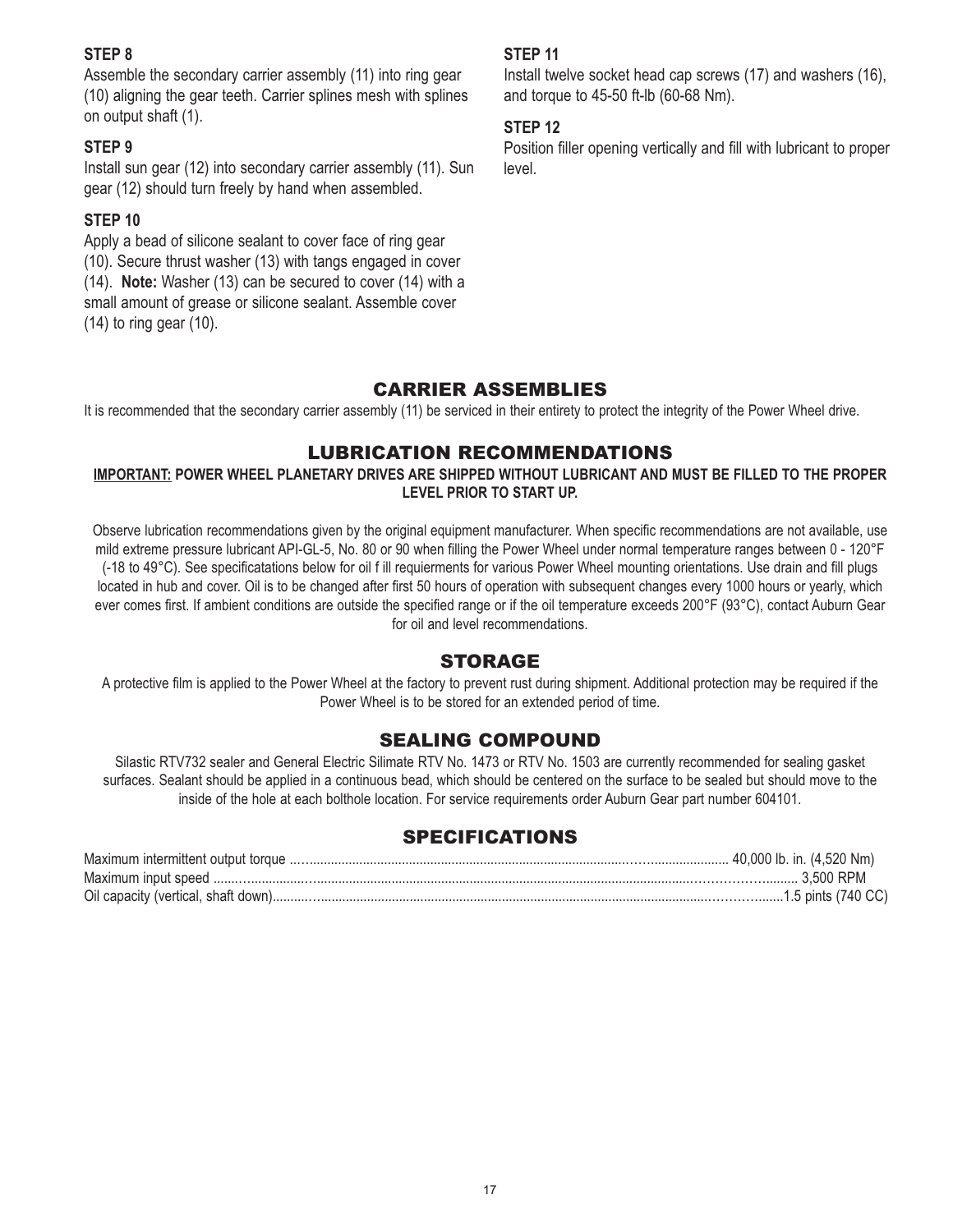## DRIVE UNIT MOTOR EXPLODED VIEW MODELS MD06PD, MD09PD, MD12PD, MD14PD, MD18PD



*NOTE: Unless otherwise indicated, measurements are given in inches [mm] throughout the Hydraulic Motor Service Procedures.*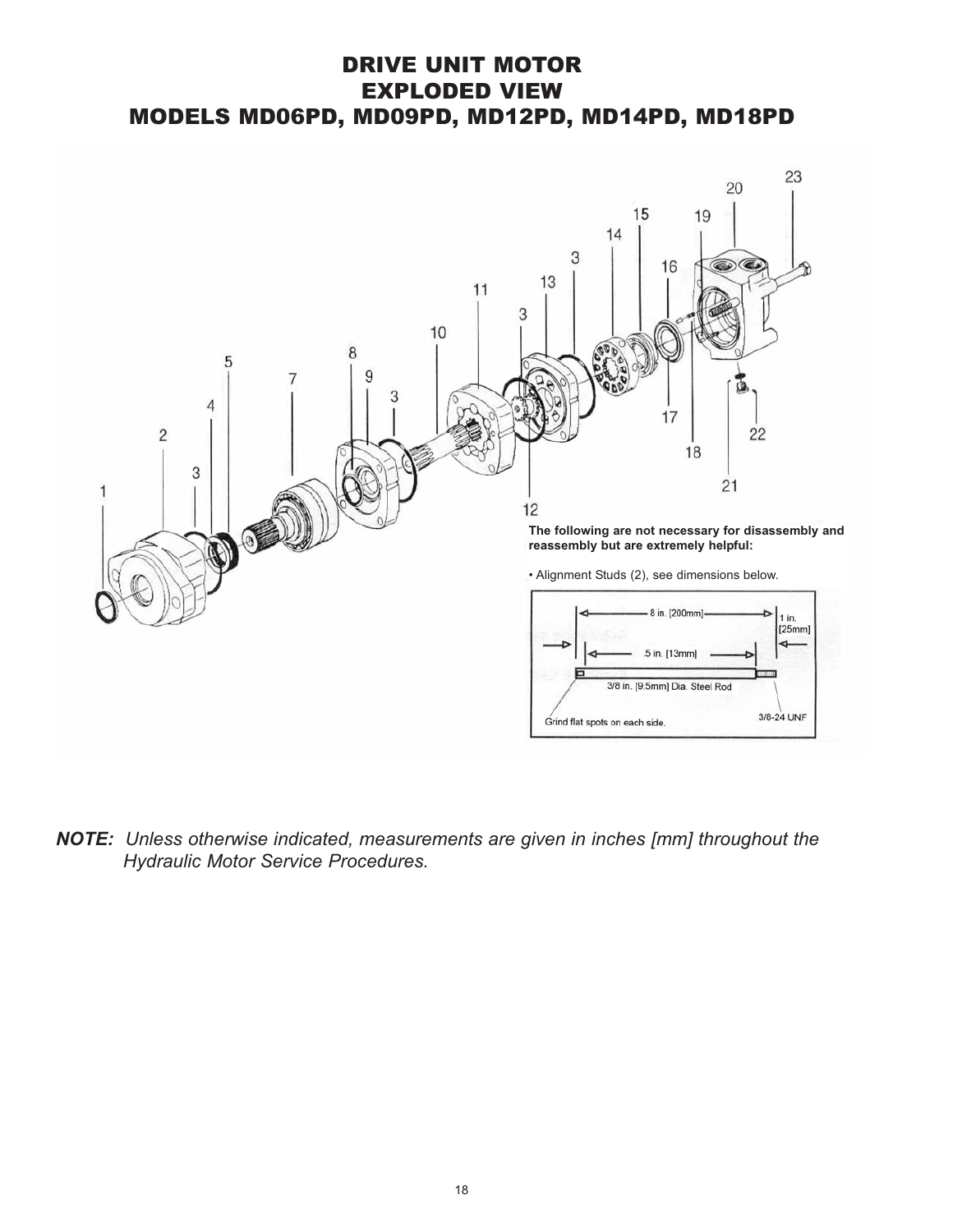## **DRIVE UNIT MOTOR PARTS LIST** MODELS MD06PD, MD09PD, MD12PD, MD14PD, MD18PD

|       |        |                    |            | <b>Models</b>  |
|-------|--------|--------------------|------------|----------------|
| Ref.# | Part # | <b>Description</b> | <b>Qty</b> | <b>Used On</b> |
|       |        |                    |            |                |
|       |        |                    |            |                |
|       |        |                    |            |                |
|       |        |                    |            |                |
|       |        |                    |            |                |
|       |        |                    |            |                |
|       |        |                    |            |                |
|       |        |                    |            |                |
|       |        |                    |            |                |
|       |        |                    |            |                |
|       |        |                    |            |                |
|       |        |                    |            |                |
|       |        |                    |            |                |
|       |        |                    |            |                |
|       |        |                    |            |                |
|       |        |                    |            |                |
|       |        |                    |            |                |
|       |        |                    |            |                |
|       |        |                    |            |                |
|       |        |                    |            |                |
|       |        |                    |            |                |
|       |        |                    |            |                |
|       |        |                    |            |                |
|       |        |                    |            |                |
|       |        |                    |            |                |
|       |        |                    |            |                |
|       |        |                    |            |                |
|       |        |                    |            |                |
|       |        |                    |            |                |
|       |        |                    |            |                |
|       |        |                    |            |                |
|       |        |                    |            |                |
|       |        |                    |            |                |
|       |        |                    |            |                |
|       |        |                    |            |                |
|       |        |                    |            |                |

#### **Tools Required For Disassembly & Reassembly:**

- Torque Wrench 500 lb. in. Capacity
- 12-16 Breaker Bar
- 9/16" Socket
- Small Screwdriver 6-8 x 1/4" Blade
- 3/16" Allen Wrench
- Press
- Shaft Seal Installation Tool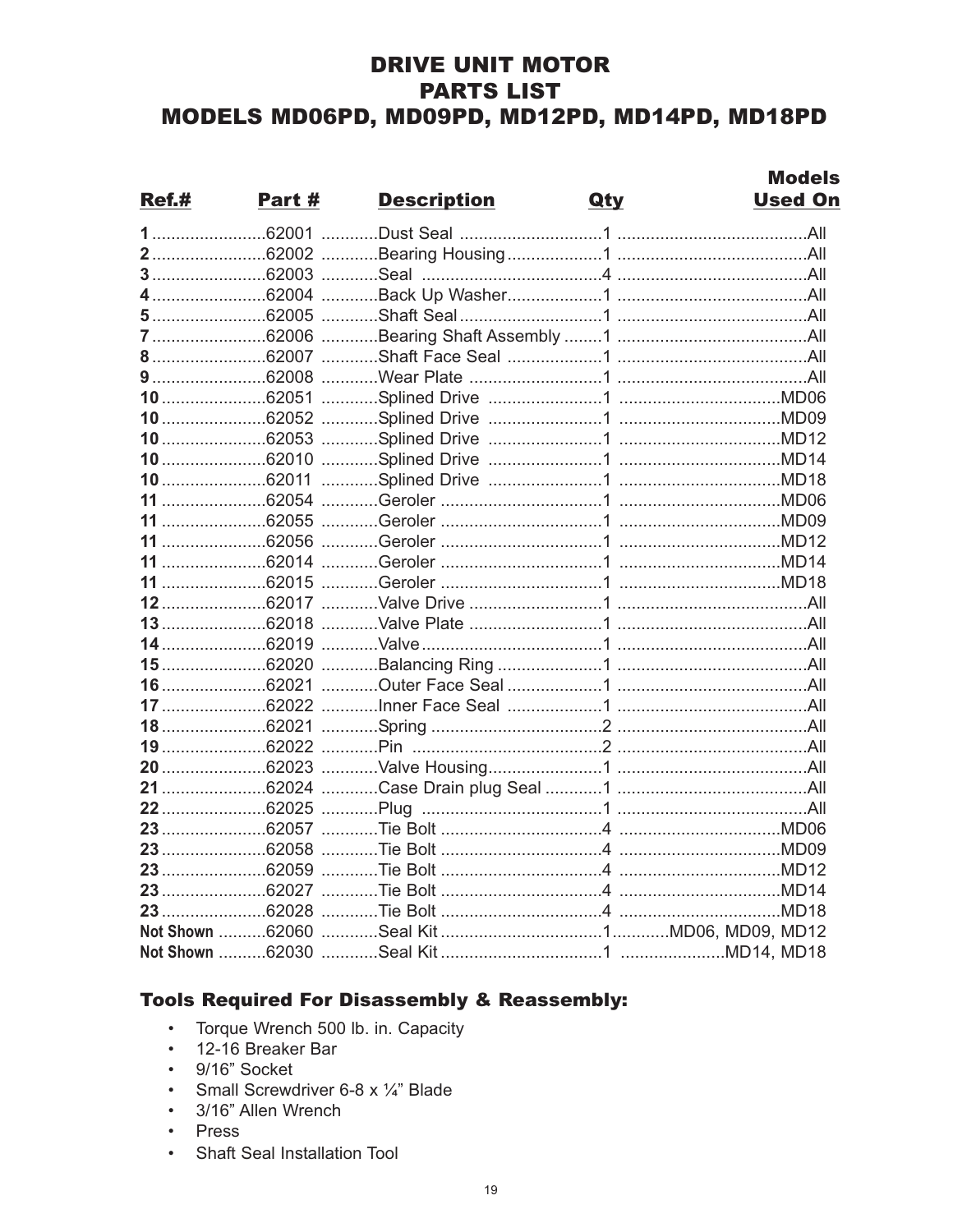#### **DISASSEMBLY:**

Cleanliness is extremely important when repairing a hydraulic motor. Work in a clean area. Before disconnecting the lines, clean the port area of the motor thoroughly. Use a wire brush to remove foreign material and debris from and around the exterior joints of the motor. Check the shaft and keyslot and remove all nicks, burrs or sharp edges that might damage the bearing housing seals when installing the shaft and the bearing assembly. Before starting the disassembly procedures, drain the oil from inside the motor.

1. Place the motor in a vise with the output shaft down (Fig.1). Clamp across the mounting flange of the motor, not the housing. Excessive clamping pressure will cause distortion. When clamping use some protective device on the vise, such as special soft jaws, pieces of hard rubber, or board.



#### **NOTE**

*Although not all drawings show the motor in motor in the vise during disassembly and* reassembly. Follow the clamping methods explained throughout the service procedures. *explained throughout the service procedures.*

2. Remove the 4 Tie Bolts from the motor (Fig.2).



3. Lift Valve Housing straight up. If done carefully the Pins, Springs, Balance Ring Assembly, and Valve will remain on the Valve Plate (Fig. 3).



- 4. Carefully remove 3 [76] diameter seal from the Valve Housing (Fig. 4).
- 5. Remove case Drain Plug with seal, from Valve Housing (Fig. 4).

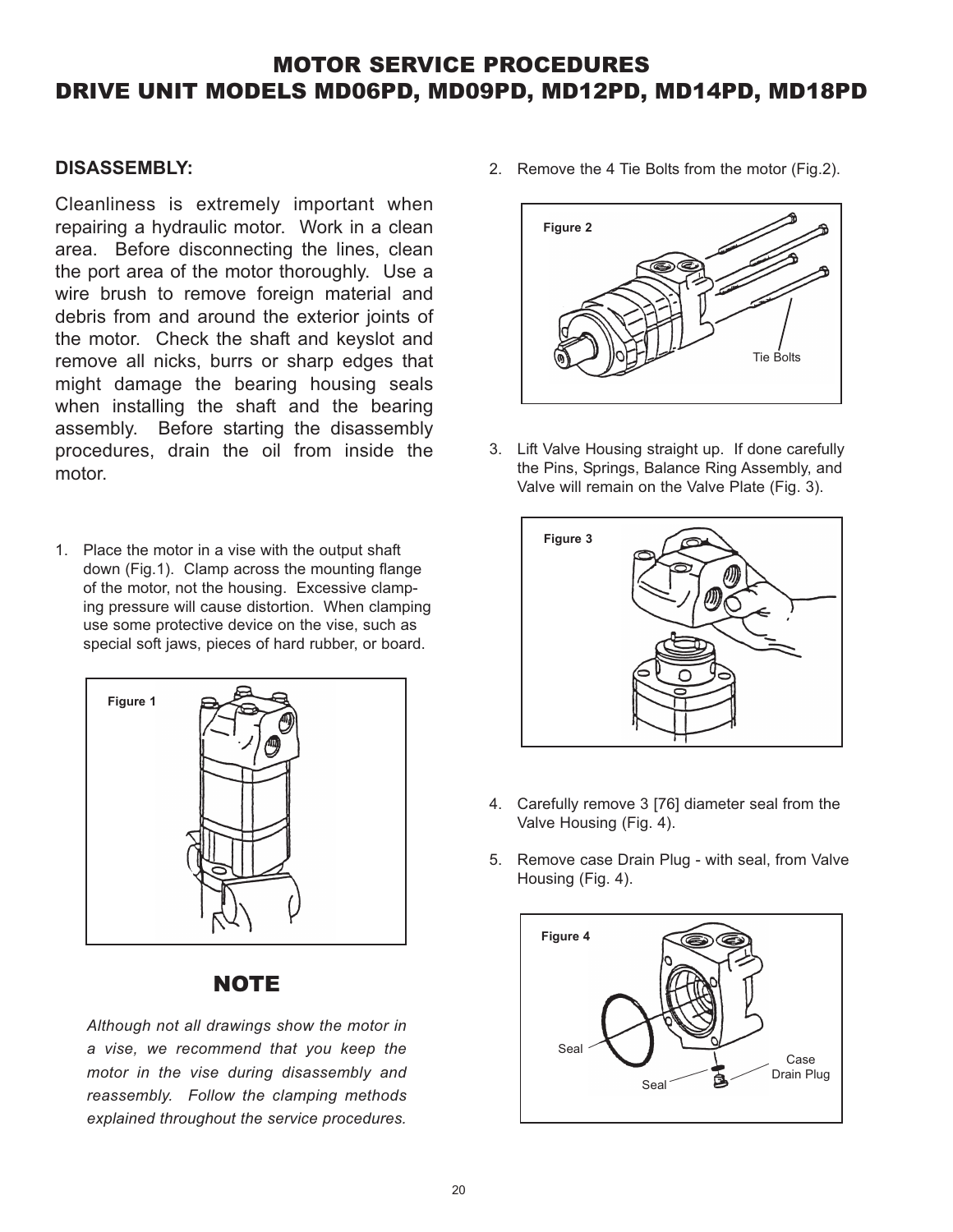- 6. Remove 2 pins and 2 springs from Balance Ring Assembly (Fig. 5).
- 7. Remove Balance Ring Assembly(Fig. 5).
- 8. Remove inner and outer face seals from Balance Ring (Fig. 5).
- 9. Remove the Valve (Fig. 5).



- 10. Remove the Valve Plate (Fig. 6).
- 11. Remove the 3 [76] dia. seal (Fig. 6).
- 12. Remove the Valve Drive.



13. Remove the Geroler. Be sure to retain the rollers in the outer ring if they are loose. (Fig. 7).



- 16. Remove the Shaft Face Seal from the Wear Plate.
- 14. Remove the 3 [76] dia. seal from Wear Plate (Fig. 8).
- 15. Remove the Wear Plate.
- 17. Remove the 3 [76] diameter seal from Bearing Housing (Fig. 8).



18. You may need a press to remove the Shaft and Bearing Assembly from the Bearing Housing (Fig. 9).



19. Use a small screwdriver to remove Shaft Seal, Back-up Washer and Dust Seal from Bearing Housing (Figure 10). **Do not damage bore of housing.**



**NOTE:** *Individual parts of shaft and bearing assembly are not sold separately. Replace as a unit.*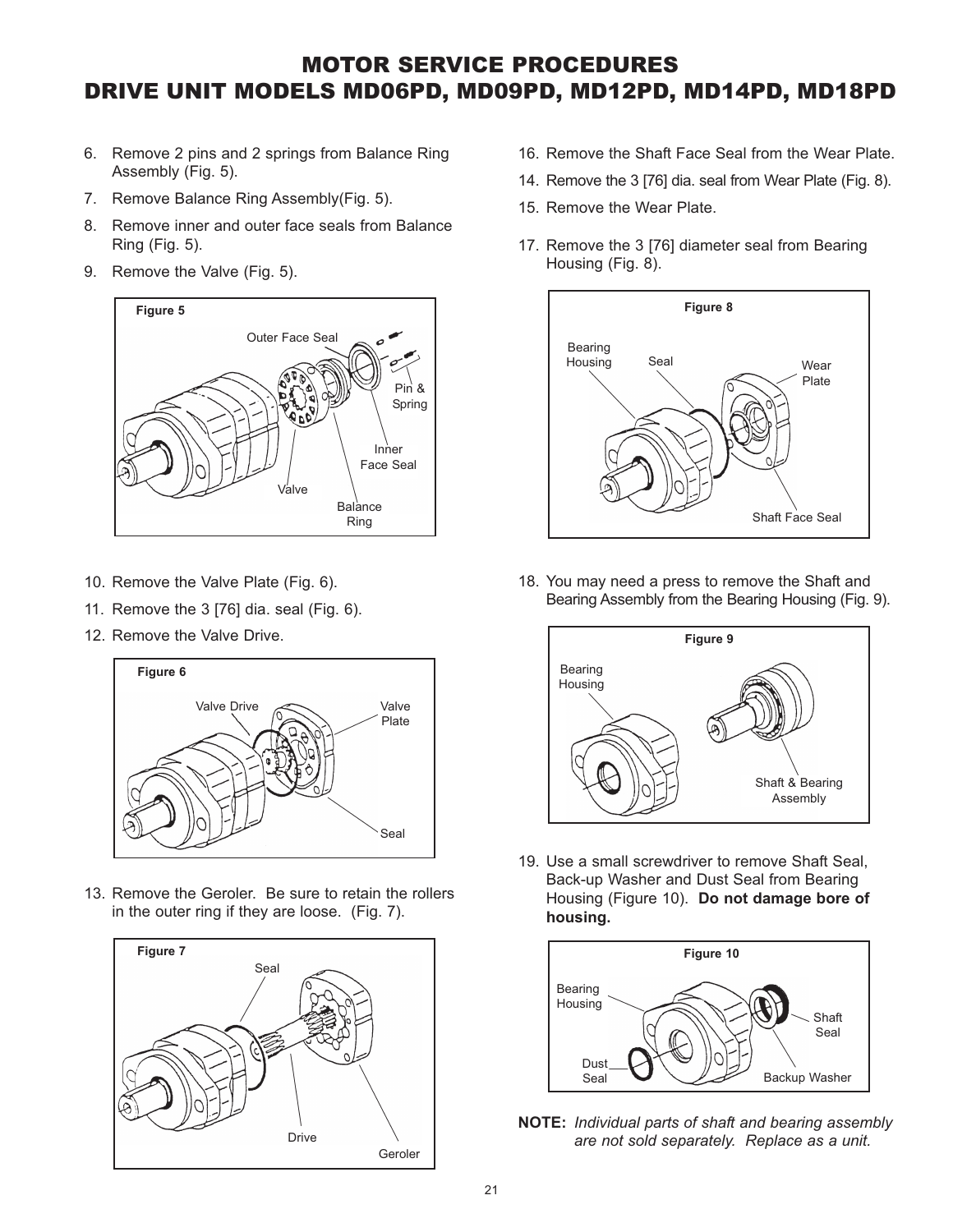#### **REASSEMBLY:**

Check all mating surfaces. Replace any parts that have scratches or burrs that could cause leakage. Clean all metal parts in cleaning solvent. Blow dry with air. Do not wipe dry with cloth or paper towel because lint or other matter can get into the hydraulic system and cause damage. Do nor use a coarse grit or try to file or grind these parts. Check around the keyway and chamfered area of the shaft for burrs, nicks or sharp edges that can damage the seals when reassembling the bearing housing.

**NOTE:** *Lubricate all seals (prior to installation) with reassembling this motor. Refer to parts list for proper reassembling this motor. Refer to parts list for proper*

20. Use a press to install dust seal in outer bore of Bearing Housing. Lip of seal must face outward (Fig. 11). If a press is not available use a plastic or rubber hammer, being careful not to damage or cock seal in the bore.



- 21. Place back-up washer into seal bore. Place shaft seal onto installation tool (#80-A3-300) and press seal onto seal bore of the housing.
- 22. Clamp housing on vise (see Fig. 1).
- 23. Place tape over shaft to prevent cutting the seals. Apply petroleum jelly to inside diameter of dust and shaft seal. You may need a press to install shaft and bearing assembly. Do not distort shaft seal. Damage to this seal will cause leakage.
- 24. Apply petroleum jelly to the 3 [76] diameter seal. Install seal into the bearing housing.
- 25. Qlignment studs can be very healpful in reassembly og the motor (see special tols on page 22). If you use studs, install 2 studs diagonally opposed in the bearing housing.
- 26. Install the Shaft Face Seal in the Wear Plate as shown in Figure 11.
- 27. Install the Wear Plate (see Fig. 11).
- 28. Apply a light film of petroleum jelly to the 3 [76] diameter seal and install seal in the wear plate.
- 29. Install the drive in the bearing housing.
- 30. Align the notch on the outside of the Geroler with the notch on the wear plate. Install the Geroler against the wear plate. Be sure to retain the rollers in the outer ring if they are loose.

**NOTE:** *Installation at this time involvves 3 steps in the rotation of the output shaft. Timing parts include:* 

- *1. Geroler*
- 2. Valve Drive
- 2. Valve Plate
- 4. Valve



**Timing Step#1**: Locate the largest open pocket in the Geroler and mark it on the outside edge of the Geroler.

- 31. Install the valve drive in the Geroler.
- 32. Apply a light film of petroleum jelly to the 3 [76] diameter seal. Install seal in the groove of valve plate.
- 33. Align the notch on the outside of valve plate with the notch on the Geroler as shown in Figure 12.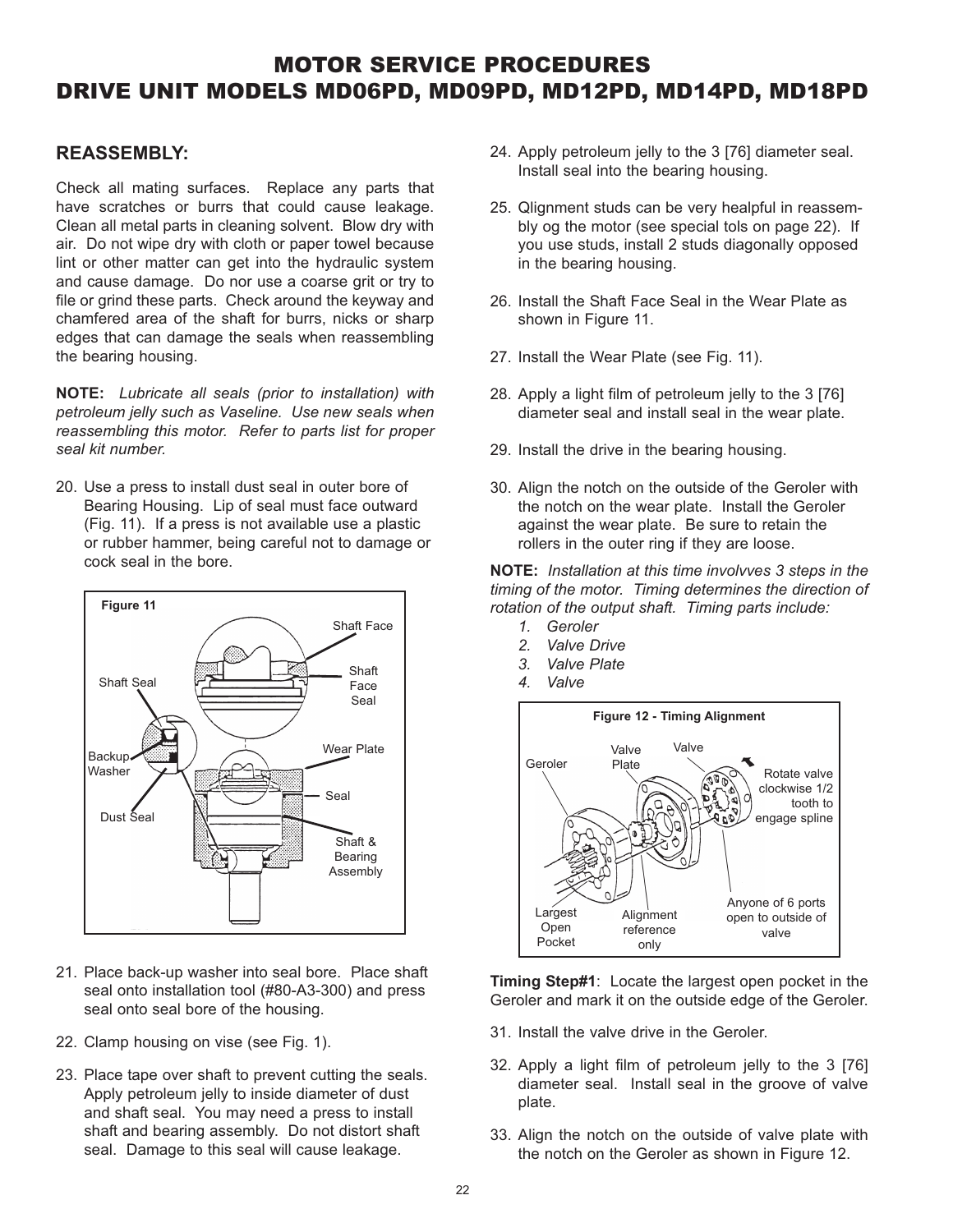**Timing Step#2**: Locate the slot opening in the valve plate which is in line with the largest open pocket of the Geroler.

**Timing Step#3**: Locateany one of the side openings of the valve and align this opening with the open slot of the valve plate that is in line with the largest open pocket of the Geroler. Install the valve by rotating it clockwise until the spline teeth engage (1/2 spline tooth). This will provide the proper rotation when pressurized as shown in Fig. 13.



34. Install 2 springs and 2 pins in the holes located in the bore of the housing, as shown in Fig. 14.



- 35. Apply a light film of petroleum jelly to the 3 [76] diameter seal. Install seal in the valve housing.
- 36. Apply petroleum jelly to inner and outer face seals. Install seals on balance ring as shown in Figure 15.



**IMPORTANT:** Install face seals in the positions shown in Figure 15 or the motor will not operate properly. Do not force or bend the face seals. Any damage to these seals will affect the operation of the motor.

- 37. Align pin grooves in balance ring with pins in bore of valve housing. Install balance ring assembly in valve housing.
- 38. Insert your finger through port of housing. Apply pressure to sideof balance ring as shown in Fig. 16. Hold the ring in position until the valve housing is in place. Install valve against valve plate as shown in Figure 17.



- 39. Install the tie bolts and finger tighten. Torque all four tie bolts altrenatelt to 450 lb-in [50 nm].
- 40. Install seal on case drain plug then install in valve housing.

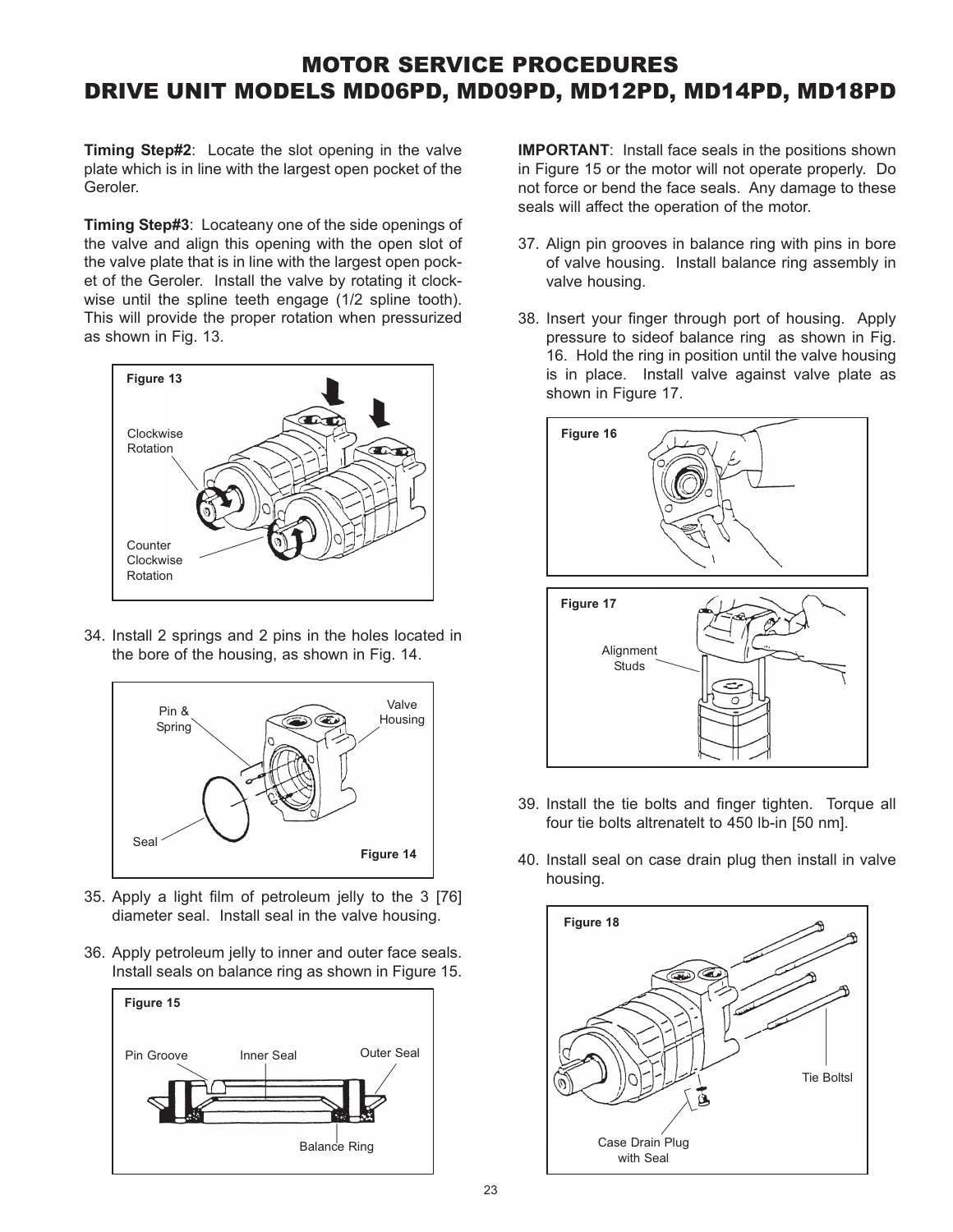## ACCESSORIES & AUGER REPLACEMENT WEAR PARTS

| <b>CONSTRUCTION AUGER TEETH</b> |  |
|---------------------------------|--|
|---------------------------------|--|

| Hardfaced Wisdom Gage Tooth#00207        |  |
|------------------------------------------|--|
|                                          |  |
|                                          |  |
| RB Carbide Wisdom Tooth#00237            |  |
| Tooth Pocket for CDC Augers #00225       |  |
|                                          |  |
|                                          |  |
| 5/8"-11 Carriage Bolt 1-1/2" Long #40000 |  |
|                                          |  |
|                                          |  |





Chisel Tooth Rock Auger Bullet Tooth

#### **CONSTRUCTION AUGER PILOT POINTS**

| CDR Rock Auger Pilot -               |  |
|--------------------------------------|--|
| - with 1-3/4" Square Shank #00236    |  |
|                                      |  |
| CDR Rock Auger Bullet Tooth #00221   |  |
| CRB Rock Auger Fishtail Point #00239 |  |
|                                      |  |



Fishtail Point



CRB Rock Auger Fishtail Point



CDR Rock Auger Pilot

#### **AUGER COLLARS**

| 2-9/16" Round Auger Collar#00101 |  |
|----------------------------------|--|
|                                  |  |
|                                  |  |
|                                  |  |

### **MISCELLANEOUS WEAR PARTS**

#### **HOSES & FITTINGS**